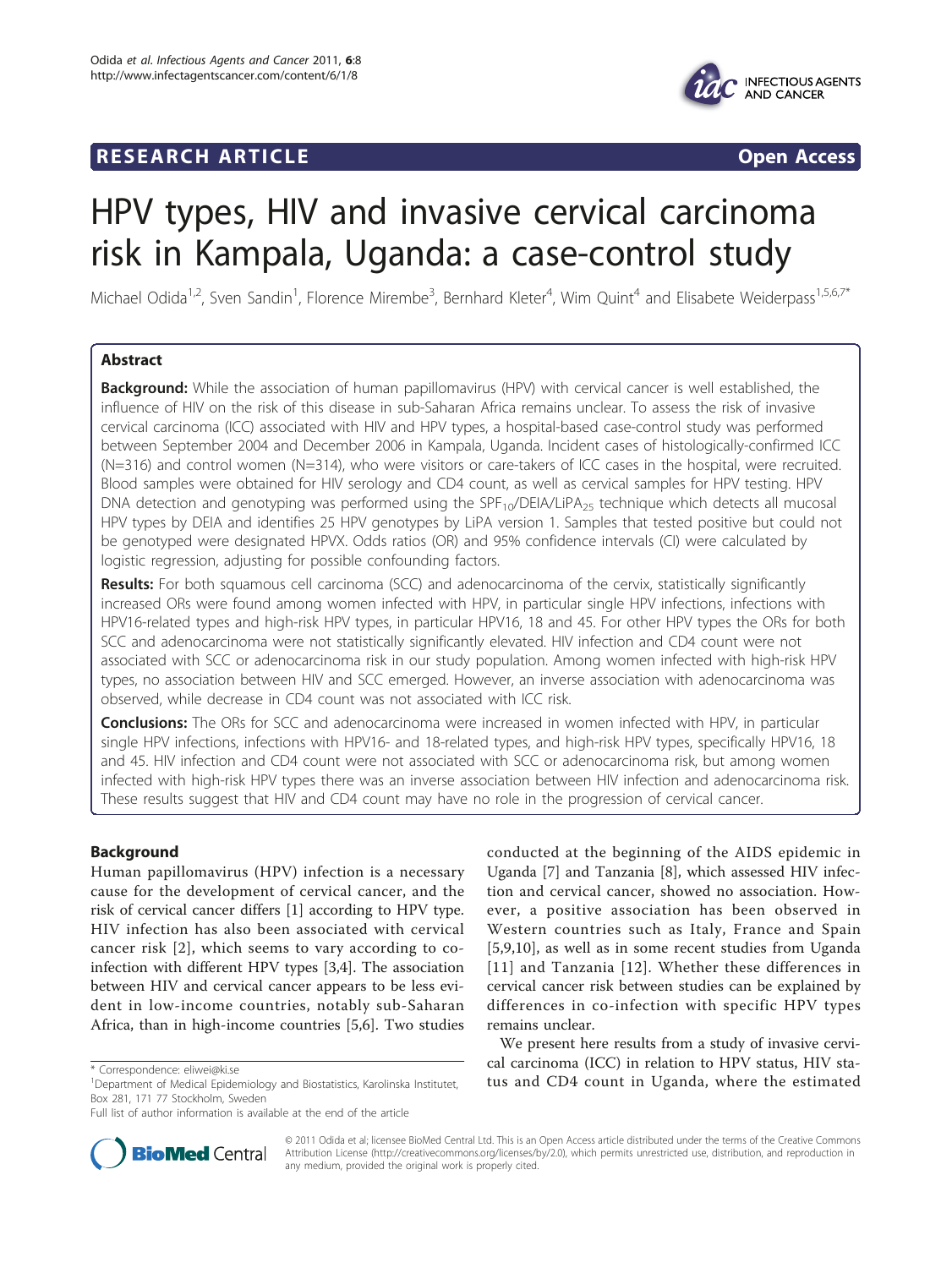world-standardised incidence rates of cervical cancer is rising and is now 52.4 per 100 000 women [\[13](#page-11-0)].

## **Methods**

We conducted a hospital-based case-control study in Mulago Hospital in Kampala, Uganda, which is the national referral and teaching hospital for Makerere University. The hospital admits about 30 ICC cases each month.

Patients attending the gynaecological clinics or emergency section are mostly residents of Kampala City and the surrounding areas, with a population of about 1 000 000, although some come directly from areas outside Kampala. Like most urban areas of Uganda, HIV prevalence is relatively high in Kampala [[14\]](#page-11-0). Recruitment of ICC cases and control women was done by selected nurses and midwives working in the gynaecological wards or clinics, using the inclusion and exclusion criteria described below.

## Recruitment of ICC cases

Patients eligible for the study were women aged 18 to 74 years, residents of Uganda for at least 2 years and consecutively diagnosed with incident ICC during the period September 2004 to September 2006. ICC cases recruited had not yet undergone primary treatment, signed a written informed consent form to participate in the study, and were able to provide biological samples. ICC cases were excluded if tissue and blood samples could not be collected because they were in a terminal stage, or for any other reason that might interfere with established patterns of patient care.

## Recruitment of control women

At the Mulago Hospital, all hospitalised patients have one or more accompanying persons, who are responsible for preparing food and taking care of basic hygiene needs and other patient requirements. These accompanying persons are in general female members of the same family or clan. Control women were recruited among those accompanying or visiting ICC cases. The motivation to enrol relatives of the cancer patients as controls was to avoid bias by including control women who would most likely live in the same areas of the country as the ICC cases and would have a similar social background. In addition, control women would probably have used the same hospital as the ICC cases if they had had a cervical cancer diagnosis. Since the evaluation of family history of cervical cancer was not part of our study hypothesis, the inclusion of blood relatives of ICC cases did not constitute a problem.

Control women were frequency matched to ICC cases by 5-year age groups. Inclusion criteria for control women were the same as for ICC cases (i.e. resident of

Uganda for at least 2 years, aged 18 to 74 years between September 2004 and December 2006, able to give informed consent and willing to provide biological samples), save the cervical cancer diagnosis.

Control women were offered a pelvic examination with visual inspection of the cervix uteri and Pap smear screening test. Test results were made available to control women before they left the hospital (i.e. during the period of hospitalisation of the ICC cases they accompanied). Women in whom pre-malignant and malignant cervical abnormalities were suspected or detected were referred for standard follow-up diagnosis and treatment at Mulago Hospital. A symptomatic diagnosis of cervical and vaginal infections was done by the gynaecologists examining control women, and appropriate antibiotic treatment was offered free of charge whenever indicated.

#### Collection of biological samples and study procedures

Information about reproductive history, lifestyle practices and sexual behaviour was assessed using a standardised questionnaire administered by the nurses or midwives recruiting ICC cases and control women. Blood was obtained for a full blood count, HIV serological testing, and CD4 count. All subjects underwent pelvic and abdominal examinations, and cervical samples were obtained for diagnosis and HPV detection.

For ICC cases, biopsies of the cervical lesions were collected under general anaesthesia. Samples were immediately stored in sterile specimen tubes and transported in a flask containing ice to the pathology laboratory. There the specimen was divided into two parts: one part was fixed in 10% buffered formalin (for 12 to 24 hours) for histological processing and diagnosis, and the other half was kept in a Nunc tube, labelled and stored at -70°C until shipped for HPV testing. Biopsy samples were processed using the automatic tissue processor; they were paraffin embedded, sectioned at 4 μm thickness and stained with Haematoxylin and Eosin.

For control women, exfoliated cervical cells were collected with two Cervex brushes before any treatment for cervical or vaginal infection was administered. The first brush was rinsed in PreservCyt solution (ThinPrep, Hologic, Marlborough, MA, USA) according to the manufacturer's instructions and kept at room temperature until shipped to the laboratory for HPV testing. The second brush was used to make a smear and stained with Pap stain; smears were classified as normal or abnormal. All histological and cytological diagnoses were done by a pathologist at the Department of Pathology, Makerere University.

#### HIV testing and CD4 count

HIV was measured using a rapid test [[15](#page-11-0)], which was the recommended test in Uganda during the study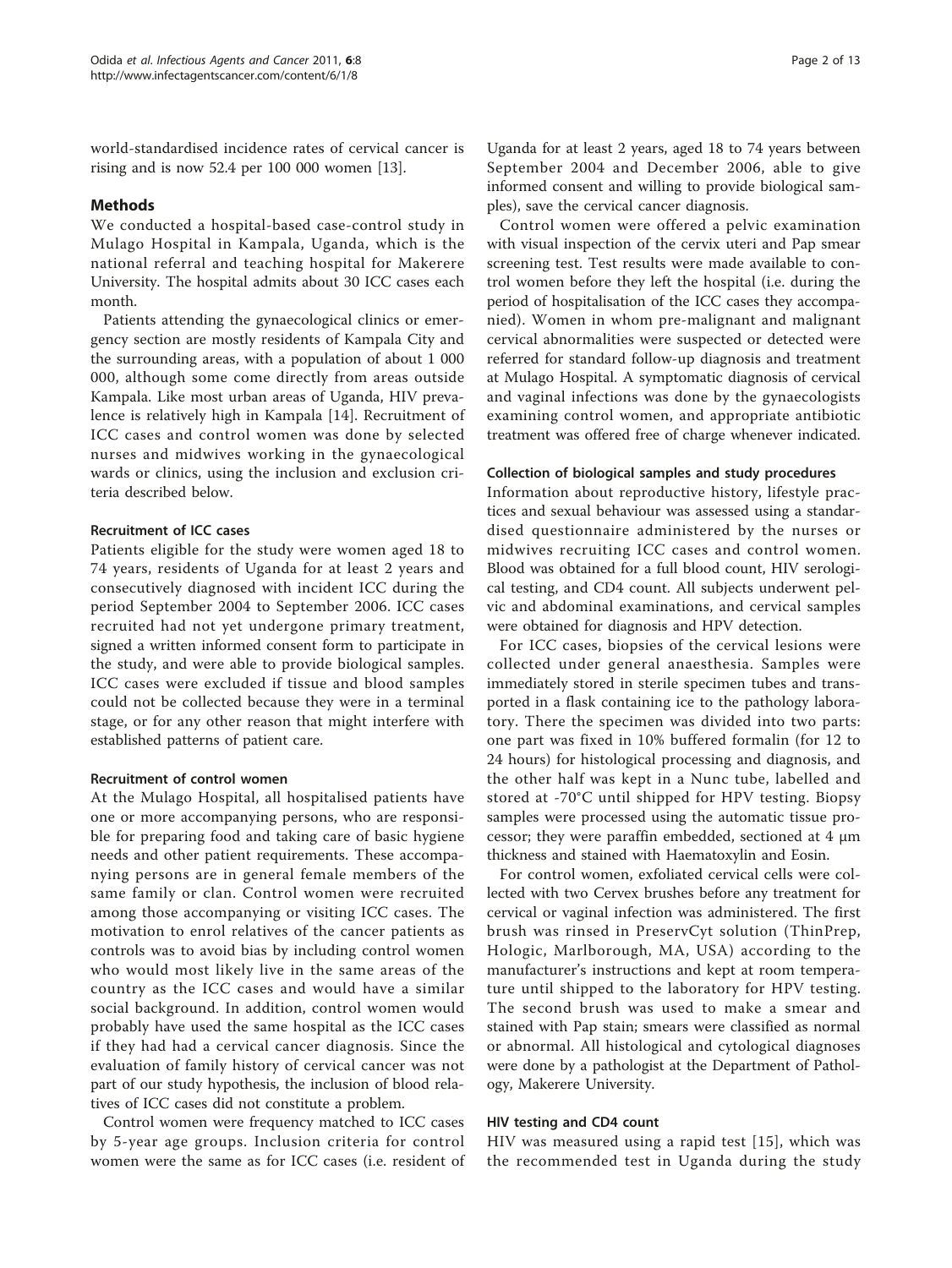period (Ministry of Health of Uganda). Briefly, blood was initially tested by the Capillus method (Capillus HIV-1/HIV-2 (CP) (Trinity Biotech, Galway, Ireland). Negative results were reported as negative, and no other confirmatory test was done. For positive results a confirmatory test using Serocard (Trinity Biotech, Galway, Ireland) was performed. When results from Serocard were positive, they were reported as positive. However, if the results from Serocard were negative, a tiebreaker test using the Multispot test (Bio-Rad Laboratories, Hercules, CA, USA) was applied, and the results reported as negative or positive depending on the results of this test. All tests were done according to the manufacturer's instructions. HIV was assessed as positive (exposed) or negative (not exposed). These test algorithms have 100% sensitivity and specificity [[15](#page-11-0)]. CD4 count was done using flow cytometry with the Becton Dickinson FACS-Count automated instrument (BD FACSCount™, BD Biosciences, Franklin Lakes, NJ, USA).

## HPV testing

The frozen ICC samples and the exfoliated cervical cell samples (in ThinPrep) from control women were shipped to DDL Diagnostic Laboratory (DDL), Voorburg, the Netherlands, for HPV analysis. Frozen samples were shipped in dry ice, while ThinPrep samples were shipped at room temperature. DNA was extracted from the frozen biopsy sections using proteinase K. From the suspension of cervical cells, DNA was isolated by use of a MagNA Pure LC instrument (Roche Diagnostics, Indianapolis, IN, USA) using the total nucleic acid isolation kit (Roche Diagnostics).

 $SPF_{10}$  PCR was performed using 10 μl isolated DNA in a final reaction volume of 50 μl. Ten μl of the amplified PCR product was tested with a cocktail of general probes recognising at least 54 mucosal HPV types in a microtitre plate format for the detection of HPV DNA by use of DNA enzyme immunoassay (DEIA). Optical densities  $(OD<sub>450</sub>)$  were read on a microtitre plate reader. Subsequently, for HPV DNApositive samples, 10  $\mu$ l of the same SPF<sub>10</sub> amplimer was genotyped by the  $SPF_{10}$ -LiPA<sub>25</sub> test (version 1, produced at Labo Biomedical Products, Rijswijk, the Netherlands). By reverse hybridisation of the  $SPF_{10}$ amplimer with 28 different probes on the LiPA strip, 25 HPV genotypes can be identified: HPV6, 11, 16, 18, 31, 33, 34, 35, 39, 40, 42, 43, 44, 45, 51, 52, 53, 54, 56, 58, 59, 66, 68/73, 70, 74. The sequence variation within the  $SPF_{10}$  primers allows the recognition of these different HPV genotypes, except for HPV68 and 73, as their innerprimer regions are identical and cannot be distinguished in this test. The positive hybridisation on the strips is visualised as a purple band by means of a precipitating colour substrate on the probe site. Samples that were HPV DNA-positive by  $SPF_{10}$  PCR-DEIA, but for which no type was identified by the LiPA25 strip, were designated as HPVX.

For HPV-negative ICC cases, a beta-globin PCR was performed to assess the quality of DNA isolated from the biopsy.

## Ethical consideration

The study protocol was approved by the Higher Degree's Research Committee of the Faculty of Medicine, Makerere University, and the Uganda National Council of Science and Technology. The study also complied with the ethical norms of Mulago Hospital and those of the Ministry of Health of Uganda. All the study participants signed a written informed consent form before inclusion in the study.

## Data analysis

Our analytical strategy was based on the assumption that normal cervical cells persistently infected with high-risk HPV types may undergo several mutations, which can eventually lead to the development of ICC. In our study cervical samples for HPV testing were collected at the time of cancer diagnosis (and corresponding calendar time among control women). Therefore HPV infections are only to be considered as indicators of persistent HPV infection(s).

We also wanted to test the hypothesis that HIV infection per se is associated with cervical cancer risk (as this is a question mark in the literature), and moreover whether the lowered immunity caused by HIV infection or by other causes (as reflected by decreased CD4 count) is associated with this risk. HIV infection and decline in CD4 count may increase the probability of acquiring an HPV infection, or decrease the probability of clearing an HPV infection.

To evaluate the risk of ICC, SCC and adenocarcinoma were analysed separately, and odds ratios (OR) and corresponding two-sided 95% confidence intervals (CI) were calculated using logistic regression models. To address the problem of small sample sizes, we calculated the logistic regression using Firth's penalised likelihood approach [[16\]](#page-11-0). As a consequence of the small sample size it was only possible to estimate the lower or upper limit of the CI for some ORs. We fitted age-adjusted models for SCC and adenocarcinoma of the cervix for women classified according to:

a) Each HPV type or group of HPV types,

b) HIV status (positive or negative),

c) CD4 count per 100 cell decrease, as a linear continuous variable(s),

d) Each HPV type and group of HPV types in subgroups of women classified according to HIV status,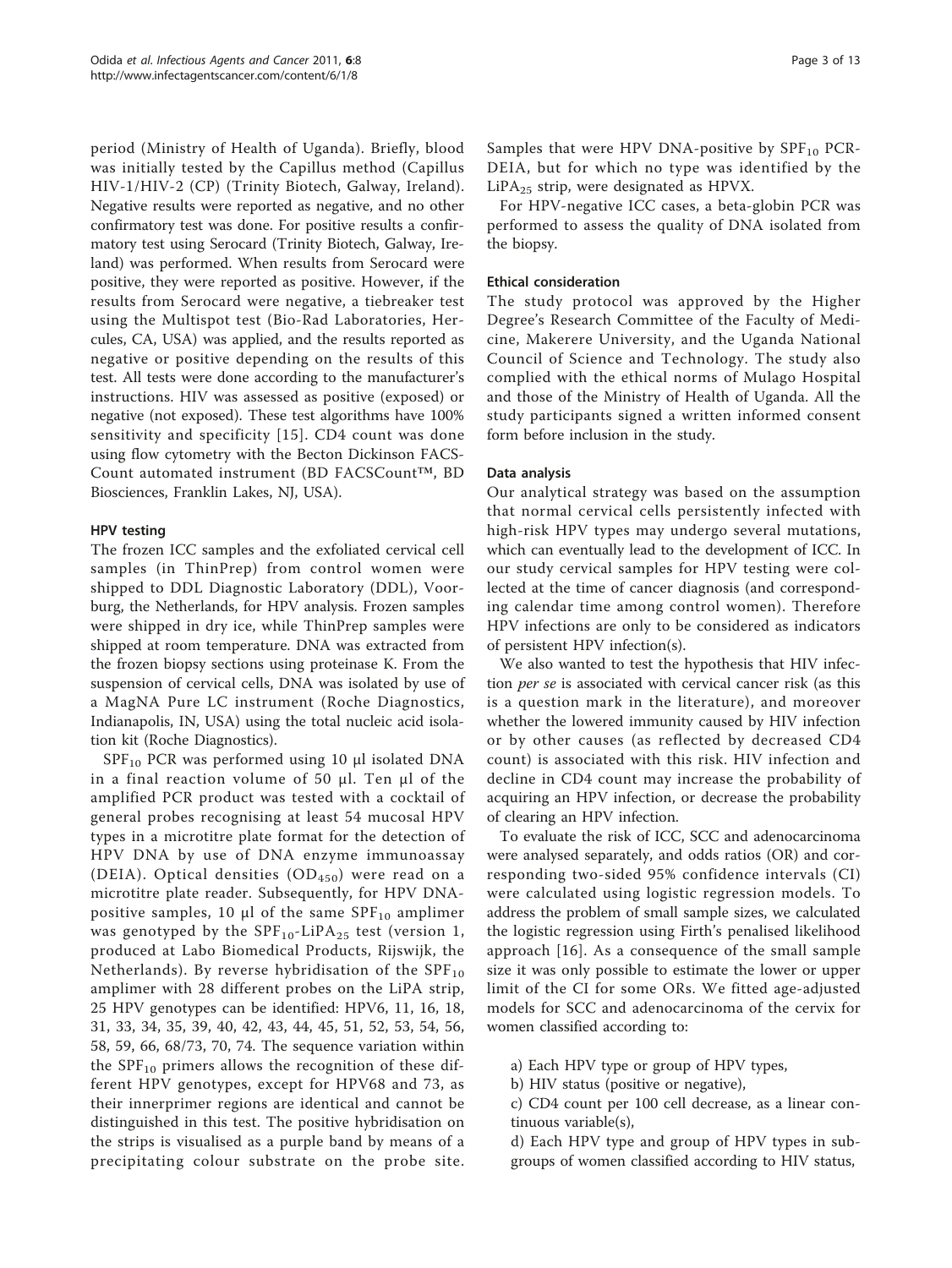<span id="page-3-0"></span>e) HIV status and CD4 count (with groups of >300 or ≤300 and >500 or ≤500 cells) among women who were infected with high-risk HPV types only.

The groups of HPV types analysed were "any HPV infection"; "single HPV infections" for any HPV infection except HPVX; "multiple HPV infections", i.e. concomitant infection with more than one HPV type, except for HPVX; "high-risk HPV types" for infections with any of the HPV types 16, 18, 31, 33, 35, 39, 45, 51, 52, 56, 58, 59, 68 or 73; "low-risk HPV types" for infections with any of the HPV types 6, 11, 34, 40, 42, 43, 44, 53, 54, 66, 70 or 74; "HPV16-related types" for any of the HPV types 16, 31, 33, 35, 52 or 58; "HPV18-related types" for any of the types 18, 39, 45, 59 or 68; and HPVX.

In the analysis of ICC risk according to HIV status, adjustment for CD4 count was done to rule out the possibility that HIV had an influence on risk before affecting immune status (reflected by a decrease in CD4 count).

The statistical software SAS version 9.2 procedure logistic was used for all analyses. All tests of statistical hypotheses were made on the two-sided 5% level of significance.

#### Results

During the study period, 484 women with a diagnosis of preliminary incident ICC and 385 control women were approached and invited to participate in the study. Sixty-six (66) potential ICC cases and 22 control women declined to participate, and 41 ICC cases and 44 control women were excluded due to incomplete questionnaires or inability to provide biological samples. Further, 61 potential ICC cases were excluded because ICC diagnosis was not confirmed by histology, as well as five control women who had cervical lesions compatible with cervical intraepithelial neoplasia (CIN). Thus, a total of 316 ICC cases (265 SCC, 42 adenocarcinomas, 5 mixed histology and 4 other histology) and 314 control women were recruited into the study. Of these, cervical samples for HPV testing were obtained from 255 ICC cases (215 SCC, 32 adenocarcinomas and 8 other histological types) and 309 controls. Following HPV testing, 16 of the 255 ICC cases had to be excluded as their samples were beta-globinnegative, leaving 239 ICC cases in the final analysis (Table 1).

The clinical and demographic characteristics of study participants are shown in Table 2. A smaller proportion of ICC cases than control women had ever had a Pap smear, and ICC cases had proportionally more HPV infections than control women.

Among the 239 ICC cases and 309 control women, HPV DNA was detected in 222 (92.9% of 239) and 95

#### Table 1 Subject enrolment and measurements

|                                            | Cases            | $\%$  | Controls | $\%$  |
|--------------------------------------------|------------------|-------|----------|-------|
| Women invited to participate               | 484              | 100.0 | 385      | 100.0 |
| Declined to participate                    | 66               | 13.6  | 22       | 5.7   |
| Incomplete questionnaires                  | 41               | 8.5   | 44       | 11.4  |
| Diagnosis not confirmed <sup>a</sup>       | 61               | 126   | 5        | 13    |
| Total preliminarily recruited <sup>b</sup> | 316              | 100.0 | 314      | 100.0 |
| Samples for HPV testingb                   | 239 <sup>c</sup> | 756   | 309      | 98.4  |
| Samples for HIV testing <sup>b</sup>       | 281              | 88.9  | 308      | 98.1  |
| Combined HIV and HPV samples <sup>b</sup>  | 222              | 70 3  | 303      | 96.5  |

Invasive cervical carcinoma study in Kampala, Uganda

<sup>a</sup> Diagnosis of invasive cervical carcinoma not confirmed by histology for cases; control women found with abnormal cervical smears (cervical intraepithelial neoplasia, not invasive cervical carcinoma).

**b** Percent based on total recruited.

 $c$  In addition to these 239, 16 cases were beta-globin-negative and therefore excluded from all analyses.

Abbreviations: HPV: human papillomavirus.

(30.7% of 309) women, respectively. Seventeen ICC cases (7.1%) were HPV-negative.

There were no other statistically significant differences between ICC cases and control women regarding characteristics, including HIV positivity. The HIV test was

|  | Table 2 Clinical and demographic characteristics of |  |  |
|--|-----------------------------------------------------|--|--|
|  | invasive cervical carcinoma cases and control women |  |  |

|                                           |                 | Cases <sup>a</sup> |     | Controls          |
|-------------------------------------------|-----------------|--------------------|-----|-------------------|
|                                           | N               | $\%$ b             | N   | % b               |
| Number of women                           | 316             |                    | 314 |                   |
| Mean age, years (SD)                      | 47              | 11.5               | 41  | 12.5              |
| Mean age at first intercourse, years (SD) | 16              | 3.0                | 16  | 3.0               |
| Mean parity (SD)                          | 6.9             | 5.8                | 4.8 | 4.0               |
| Mean CD4 count (SD)                       | 722             | 375                | 843 | 389               |
| Ever used contraceptives                  | 103             | 32.6               | 111 | 35.4              |
| HIV status $(+)^c$                        | 55              | 18.8               | 54  | 17.5              |
| Had attended school                       | 207             | 65.5               | 271 | 86.3              |
| Fver smoked                               | 26              | 8.2                | 26  | 8.3               |
| Partner is a current smoker               | 76              | 24.1               | 67  | 21.3              |
| Alcohol consumption                       | 131             | 41.5               | 133 | 42.4              |
| History of sexually transmitted diseases  | 148             | 46.8               | 137 | 43.6              |
| Ever had Pap smear                        | 6               | 1.9                | 13  | 4.1               |
| HPV tested                                | 239             | 75.6               | 309 | 98.4              |
| HPV detected                              | 222             | 92.9 <sup>d</sup>  | 95  | 30.7 <sup>d</sup> |
| HPV not detected                          | 17 <sup>e</sup> | 71 <sup>d</sup>    | 214 | 69.3 <sup>d</sup> |

Invasive cervical carcinoma study in Kampala, Uganda

<sup>a</sup> Number of women with: squamous cell carcinoma: 265, adenocarcinoma: 42, mixed histology: 5, other: 4.

**b** Percent where applicable.

<sup>c</sup> HIV positivity based on available data for 293 cases and 308 controls.

<sup>d</sup> Percentage (%) of tested.

<sup>e</sup> Additional 16 invasive cervical carcinoma patients had available samples, but these were beta-globin-negative, indicating poor sample quality, and therefore were excluded from all analyses.

Abbreviations: SD: standard deviation, HPV: human papillomavirus.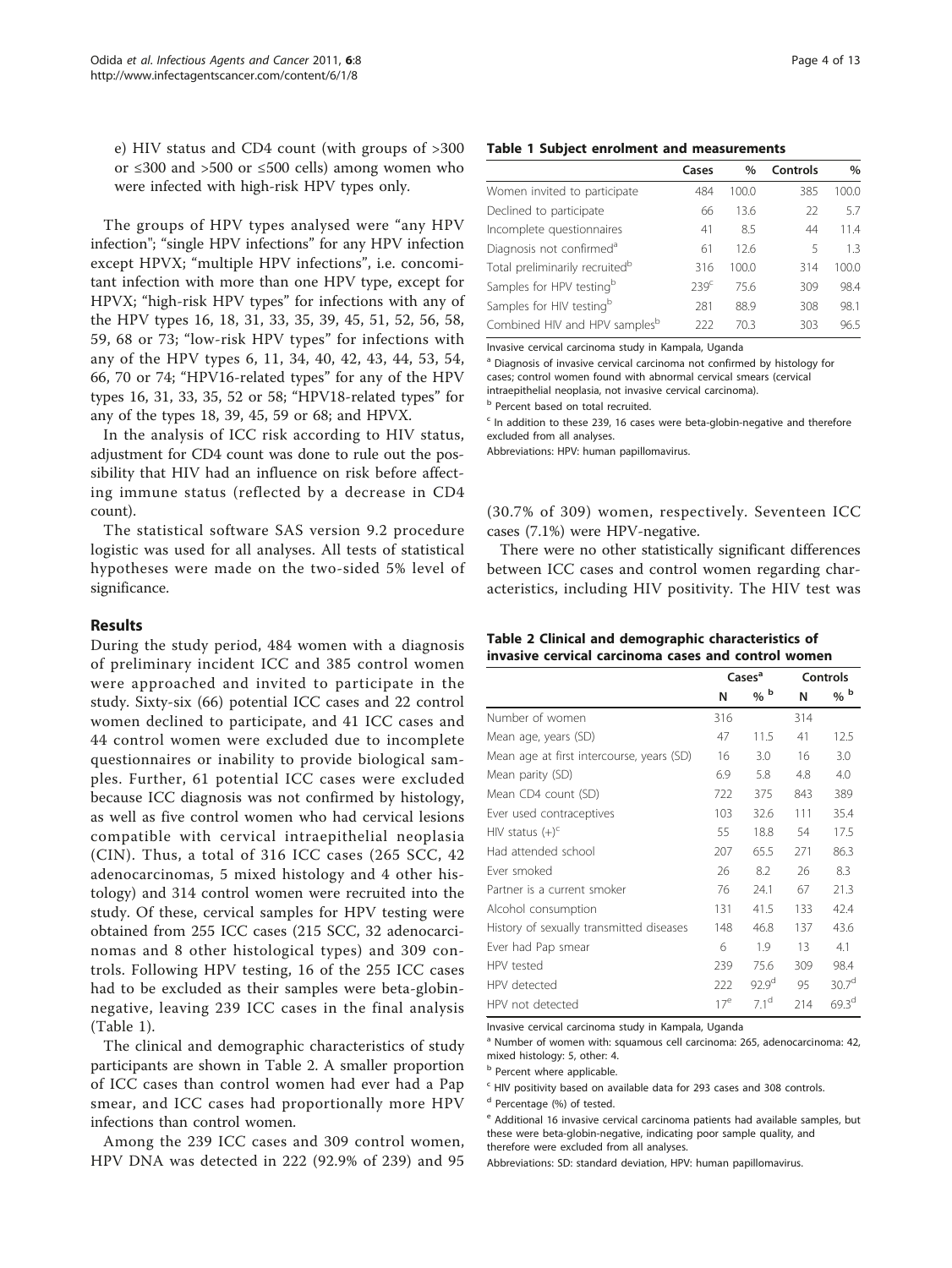positive in 55 (18.8%) ICC cases and 54 (17.5%) control women (Table [2\)](#page-3-0).

#### SCC and HPV infection

For SCC, the age-adjusted ORs were statistically significantly increased for any HPV infection (OR 50.8, 95% CI: 25.8-113.9), single HPV infections (OR 33.3, 95% CI: 20.2-56.7), HPV16-related types (OR 11.6, 95% CI: 7.5- 18.5), HPV18-related types (OR 9.4, 95% CI: 5.3-17.4), and high-risk HPV types (OR 64.5, 95% CI: 35.4-126.6), in particular HPV16 (OR 29.1, 95% CI: 15.4-60.7), HPV18 (OR 9.6, 95% CI: 4.6-22.3), and HPV45 (OR 58.7, 95% CI: lower limit >7.9).

Multiple HPV infections and infections with low-risk HPV types were not associated with an increased OR for SCC. Adjustment for HIV as well as decline in CD4 count (-100 cells) did not substantially change the OR estimates among the different groups of HPV types (Table [3\)](#page-5-0).

## SCC according to HPV type in HIV-negative and -positive women

The association between infection with different HPV types and SCC was rather similar in HIV-negative and -positive women. However, the number of HIV-positive SCC in our study  $(N = 42)$  was limited, and therefore the CIs of our OR estimates were rather broad (Table [4\)](#page-6-0).

## Adenocarcinoma and HPV infection

The ORs for adenocarcinoma were statistically significantly increased for any HPV infection (OR 12.9, 95% CI: 5.0-41.8), single HPV infections (OR 13.7, 95% CI: 6.0-34.0), infection with HPV16-related types (OR 3.6, 95% CI: 1.5-8.2), HPV18-related types (OR 22.8, 95% CI: 9.3-58.9), and high-risk HPV types, in particular HPV 16 (OR 11.6, 95% CI: 4.3-31.8), 18 (OR 18.5, 95% CI: 6.6-54.4) and 45 (OR 297.4, 95% CI: lower limit >26.4). Adjustment for HIV status as well as decline in CD4 count (-100 cells) did not substantially change the OR for the different groups of HPV types (Table [5\)](#page-7-0).

## Adenocarcinoma according to HPV type in HIV-negative and -positive women

Given the very low number of HIV-positive adenocarcinomas ( $N = 4$ ) in our study, our risk estimates are not sufficiently precise to reach any conclusions about differences between HIV-negative and -positive women, but there was no evidence of a difference in risk (Table [6](#page-8-0)).

#### SCC and adenocarcinoma according to HIV status

Table [7](#page-9-0) shows the overall OR for SCC and adenocarcinoma in relation to HIV infection. There was no Page 5 of 13

association between HIV positivity and SCC (OR 1.5, 95% CI: 0.9-2.3) or adenocarcinoma (OR 1.1, 95% CI: 0.4-2.7) in age-adjusted models.

In statistical models adjusting for age and decline in CD4 count (-100 cells), HIV-positive women had an increased OR for SCC (OR 1.6, 95% CI: 1.0-2.6) of borderline significance. However, the OR for SCC among HIV-positive women was no longer statistically significant after further adjustment for different groups of HPV infections (adjustment for age, CD4 count and any HPV infection: OR 0.8, 95% CI: 0.4-1.4), except when we adjusted for infection with low-risk HPV types alone (OR 1.9, 95% CI: 1.1-3.2) and multiple HPV infections (OR 1.8, 95% CI: 1.1-3.0), when the lower CIs were of borderline statistical significance (Table [7](#page-9-0)). There was no evidence of association between HIV infection and adenocarcinoma in any of the statistical models tested in Table [7.](#page-9-0)

#### SCC and adenocarcinomas according to CD4 count

Decline in CD4 count (-100 cells) was not statistically significantly associated with SCC (OR 1.2, 95% CI: 1.0- 1.4) or adenocarcinoma (OR 0.8, 95% CI: 0.1-2.6) in age-adjusted models including all women with available information in the study, nor in analyses adjusting for HIV and individual HPV types, or groups of HPV types (data not shown).

## HIV infection, CD4 count and SCC and adenocarcinoma risk among women infected with high-risk HPV types

Table [8](#page-9-0) shows the overall age-adjusted OR for SCC and adenocarcinoma according to HIV infection and decline in CD4 count (-100 cells) among women who were infected with high-risk HPV types (i.e. ICC cases and control women who were not infected with a high-risk HPV type were excluded from this analysis). HIV positivity was not associated with SCC risk (OR 0.7, 95% CI: 0.3-1.4), but it was associated with decreased adenocarcinoma risk (OR 0.2, 95% CI: 0.04-0.8). However, only two adenocarcinomas were HIV-positive among women infected with high-risk HPV types, and therefore this inverse association may be a chance finding. There was no clear association between CD4 count and SCC or adenocarcinoma.

## **Discussion**

The HPV types associated with both SCC and adenocarcinoma risk in our study have also been found to be associated with most ICC in other regions of the world [[17,18\]](#page-11-0).

#### SCC and HPV infection

Our study shows that SCC in Uganda is strongly associated with any HPV infection and infection with high-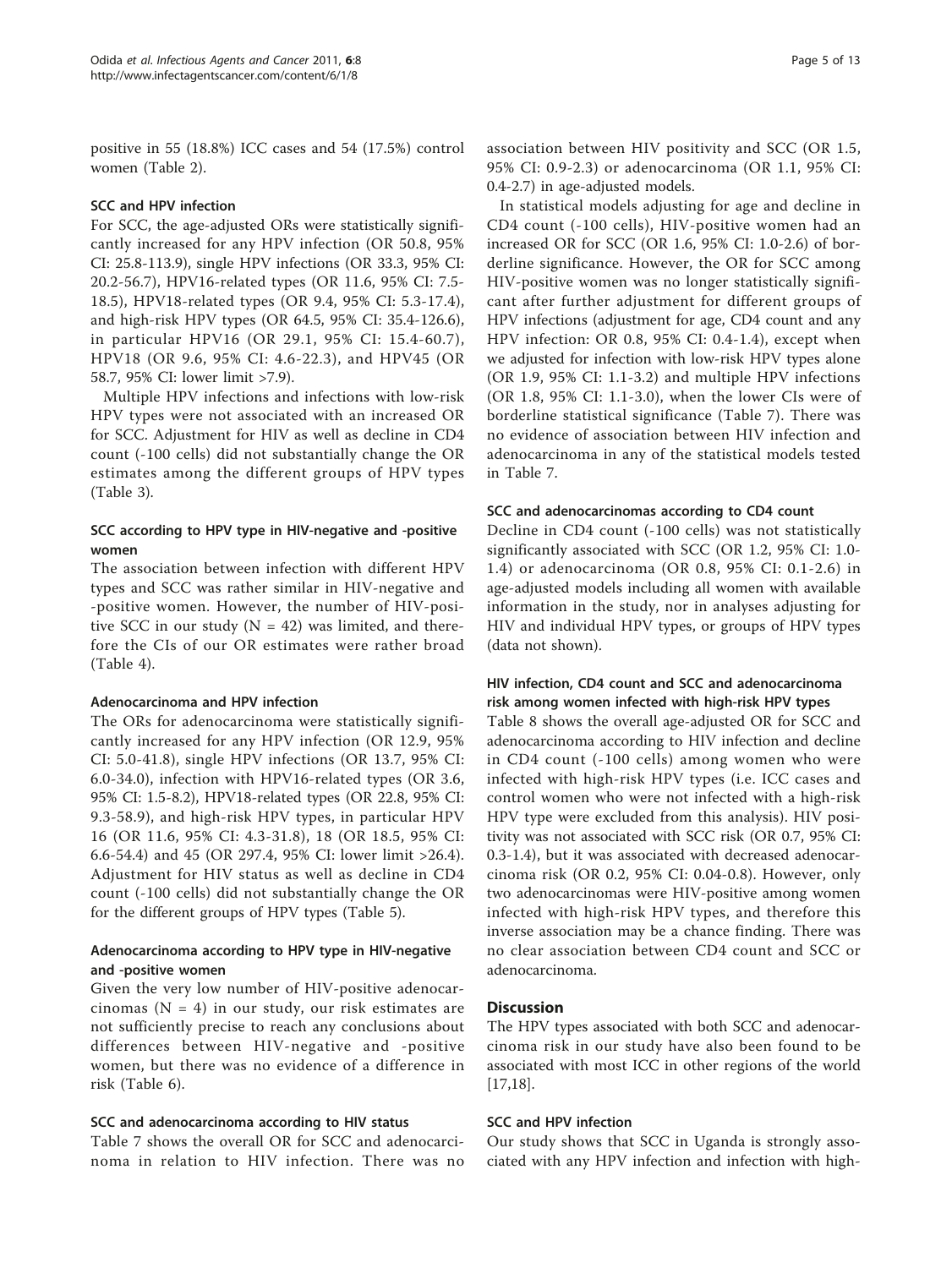<span id="page-5-0"></span>

|  | Table 3 Risk <sup>a</sup> of squamous cell carcinoma of the cervix for different human papillomavirus (HPV) types |  |  |  |  |  |
|--|-------------------------------------------------------------------------------------------------------------------|--|--|--|--|--|
|--|-------------------------------------------------------------------------------------------------------------------|--|--|--|--|--|

| HPV type                   | <b>HPV-positive</b> |                |         | Age adjusted<br>$N = 203$ cases & 309 controls |              | Age and HIV adjusted<br>$N = 193$ cases & 303 controls | Age, HIV and CD4 adjusted<br>$N = 192$ cases & 296 controls |              |  |
|----------------------------|---------------------|----------------|---------|------------------------------------------------|--------------|--------------------------------------------------------|-------------------------------------------------------------|--------------|--|
|                            | Cases               | Controls       | OR      | 95% CI                                         | OR           | 95% CI                                                 | OR                                                          | 95% CI       |  |
| High-risk HPV              |                     |                |         |                                                |              |                                                        |                                                             |              |  |
| All <sup>b</sup>           | 183                 | 54             | 64.5    | 35.4-126.6                                     | 84.7         | 43.5-181.6                                             | 82.3                                                        | 42.2-176.8   |  |
| 16                         | 101                 | 10             | 29.1    | 15.4-60.7                                      | 28.8         | 15.2-60.2                                              | 27.2                                                        | 14.4-56.9    |  |
| 18                         | 39                  | 8              | 9.6     | $4.6 - 22.3$                                   | 8.9          | $4.2 - 20.6$                                           | 8.3                                                         | $4.0 - 19.2$ |  |
| 31                         | $\overline{2}$      | 3              | 0.8     | $0.1 - 4.6$                                    | 0.7          | $0.1 - 3.7$                                            | 0.5                                                         | $0.1 - 2.8$  |  |
| 33                         | $\overline{4}$      | 5              | 1.3     | $0.3 - 4.7$                                    | 1.2          | $0.3 - 4.4$                                            | 1.4                                                         | $0.3 - 5.6$  |  |
| 35                         | 10                  | $\overline{7}$ | 2.4     | $0.9 - 6.7$                                    | 2.5          | $0.9 - 6.9$                                            | 2.7                                                         | $1.0 - 8.1$  |  |
| 39                         | 3                   | 1              | 3.7     | $0.6 - 38.9$                                   | 4.2          | $0.7 - 44.4$                                           | 4.2                                                         | $0.7 - 44.2$ |  |
| 45                         | 18                  | $\mathbf 0$    | 58.7    | $>7.9^{j}$                                     | 56.5         | $>7.6^{j}$                                             | 57.2                                                        | $>7.7^{j}$   |  |
| 51                         | $\overline{2}$      | 8              | 0.8     | $0.2 - 2.7$                                    | $0.5\,$      | $0.1 - 2.1$                                            | 0.5                                                         | $0.1 - 2.1$  |  |
| 52                         | 6                   | 13             | 0.7     | $0.2 - 1.7$                                    | 0.6          | $0.2 - 1.5$                                            | 0.5                                                         | $0.2 - 1.3$  |  |
| 56                         | $\overline{2}$      | $\overline{4}$ | 0.9     | $0.2 - 4.6$                                    | 1.0          | $0.2 - 4.7$                                            | 1.1                                                         | $0.2 - 5.5$  |  |
| 58                         | $\overline{2}$      | 3              | 0.9     | $0.2 - 5.1$                                    | 1.0          | $0.2 - 5.8$                                            | 1.1                                                         | $0.2 - 5.8$  |  |
| 59                         | 1                   | $\overline{2}$ | 0.7     | $0.1 - 6.5$                                    | 0.8          | $0.1 - 7.4$                                            | 0.8                                                         | $0.1 - 7.4$  |  |
| 68/73                      | 6                   | $\overline{7}$ | 1.5     | $0.5 - 4.6$                                    | 1.3          | $0.4 - 4.0$                                            | 1.3                                                         | $0.4 - 3.9$  |  |
| Low-risk HPV               |                     |                |         |                                                |              |                                                        |                                                             |              |  |
| $\mathsf{All}^\mathsf{c}$  | 5                   | 24             | 0.5     | $0.2 - 1.0$                                    | 0.3          | $0.1 - 0.8$                                            | 0.3                                                         | $0.1 - 0.7$  |  |
| 6                          | $\mathbb{1}$        | 3              | $1.0\,$ | $0.1 - 7.0$                                    | 1.1          | $0.1 - 8.0$                                            | 1.1                                                         | $0.1 - 7.9$  |  |
| 11                         | $\circ$             | $\sqrt{2}$     | 0.5     | $< 6.4^k$                                      | 0.4          | $< 5.4^k$                                              | 0.3                                                         | $<$ 4.3 $k$  |  |
| 34                         | $\mathbf 0$         | $\mathbf{1}$   | 0.6     | ${<}11.1^k$                                    | 0.4          | $<7.5^{\rm k}$                                         | 0.3                                                         | $<$ 5.3 $k$  |  |
| 40                         | $\mathbf 0$         | $\mathbf{1}$   | 0.7     | $< 13.0^k$                                     | 0.8          | ${<}14.7^{k}$                                          | 0.8                                                         | $< 14.6^k$   |  |
| 42                         | $\mathbf{1}$        | $\circ$        | 4.1     | $>0.2^{j}$                                     | $\mathbb{L}$ | $\mathbb T$                                            | $\ $                                                        | $\mathbb T$  |  |
| 44                         | $\mathbf 0$         | $\overline{4}$ | 0.2     | $<2.2^k$                                       | 0.3          | $<$ 2.5 $k$                                            | 0.2                                                         | $<$ 2.5 $k$  |  |
| 53                         | $\mathbf 0$         | $\overline{4}$ | 0.1     | ${<}1.2^{k}$                                   | 0.1          | $< 1.2^k$                                              | 0.1                                                         | $< 1.1^k$    |  |
| 54                         | $\mathbf{1}$        | 3              | 0.4     | $<$ 2.5 $k$                                    | 0.4          | $<$ 2.8 <sup>k</sup>                                   | 0.5                                                         | $<$ 2.9 $k$  |  |
| 66                         | $\mathcal O$        | 5              | 0.4     | $<$ 2.2 $k$                                    | 0.1          | < 1.0 <sup>k</sup>                                     | 0.1                                                         | $< 1.1^k$    |  |
| 70                         | $\mathbf{1}$        | 3              | 0.7     | $0.1 - 4.2$                                    | 0.6          | $0.1 - 3.7$                                            | 0.5                                                         | $0.1 - 3.2$  |  |
| 74                         | $\sqrt{2}$          | $\overline{4}$ | 1.0     | $0.1 - 4.2$                                    | 0.9          | $0.2 - 4.6$                                            | 0.8                                                         | $0.1 - 3.8$  |  |
| Single inf. <sup>d</sup>   | 168                 | 49             | 33.3    | 20.2-56.7                                      | 31.5         | 19.1-54.0                                              | 31.0                                                        | 18.7-53.5    |  |
| Multiple inf. <sup>e</sup> | 15                  | 20             | 1.3     | $0.7 - 2.7$                                    | 1.2          | $0.6 - 2.4$                                            | 1.1                                                         | $0.5 - 2.3$  |  |
| 16-related <sup>f</sup>    | 123                 | 36             | 11.6    | $7.5 - 18.5$                                   | 11.9         | $7.6 - 19.0$                                           | 11.4                                                        | $7.2 - 18.3$ |  |
| 18-related <sup>9</sup>    | 66                  | 16             | 9.4     | 5.3-17.4                                       | 8.9          | $5.0 - 16.5$                                           | 8.6                                                         | $4.9 - 16.1$ |  |
| <b>HPVX</b> <sup>h</sup>   | 3                   | 26             | 0.2     | $0.1 - 0.5$                                    | 0.2          | $0.1 - 0.5$                                            | 0.2                                                         | $0.1 - 0.6$  |  |
| Any HPV <sup>i</sup>       | 186                 | 95             | 50.8    | 25.8-113.9                                     | 55.7         | 27.2-132.4                                             | 54.9                                                        | 26.7-130.4   |  |

 $a$  OR and 95% CI.

<sup>b</sup> High-risk HPV: 16, 18, 31, 33, 35, 45, 51, 52, 56, 58, 59, 68/73.

 $c$  Low-risk HPV: 6, 11, 34, 40, 42, 43, 44, 53, 54, 66, 70, 74.

<sup>d</sup> Single infection: infection with any of the HPV types above, except HPVX.

<sup>e</sup> Multiple infections: infections with at least two different HPV types, except HPVX.

 $f$  HPV16-related: includes HPV16, 31, 33, 35, 52 and 58.

<sup>g</sup> HPV18-related: includes HPV18, 45, 59 and 68.

h HPVX: Samples which could not be typed with any of the 25 genotypes above.

<sup>i</sup> Any HPV infection: infection with any of the HPV types above.

 $j$  Indicate only lower limit value of 95% CI.

 $k$  Indicate only upper limit value of 95% Cl.

 $\,$  Could not be estimated due to lack of cases with known HIV status.

Abbreviations: inf: infections, OR: odds ratio, CI: confidence interval.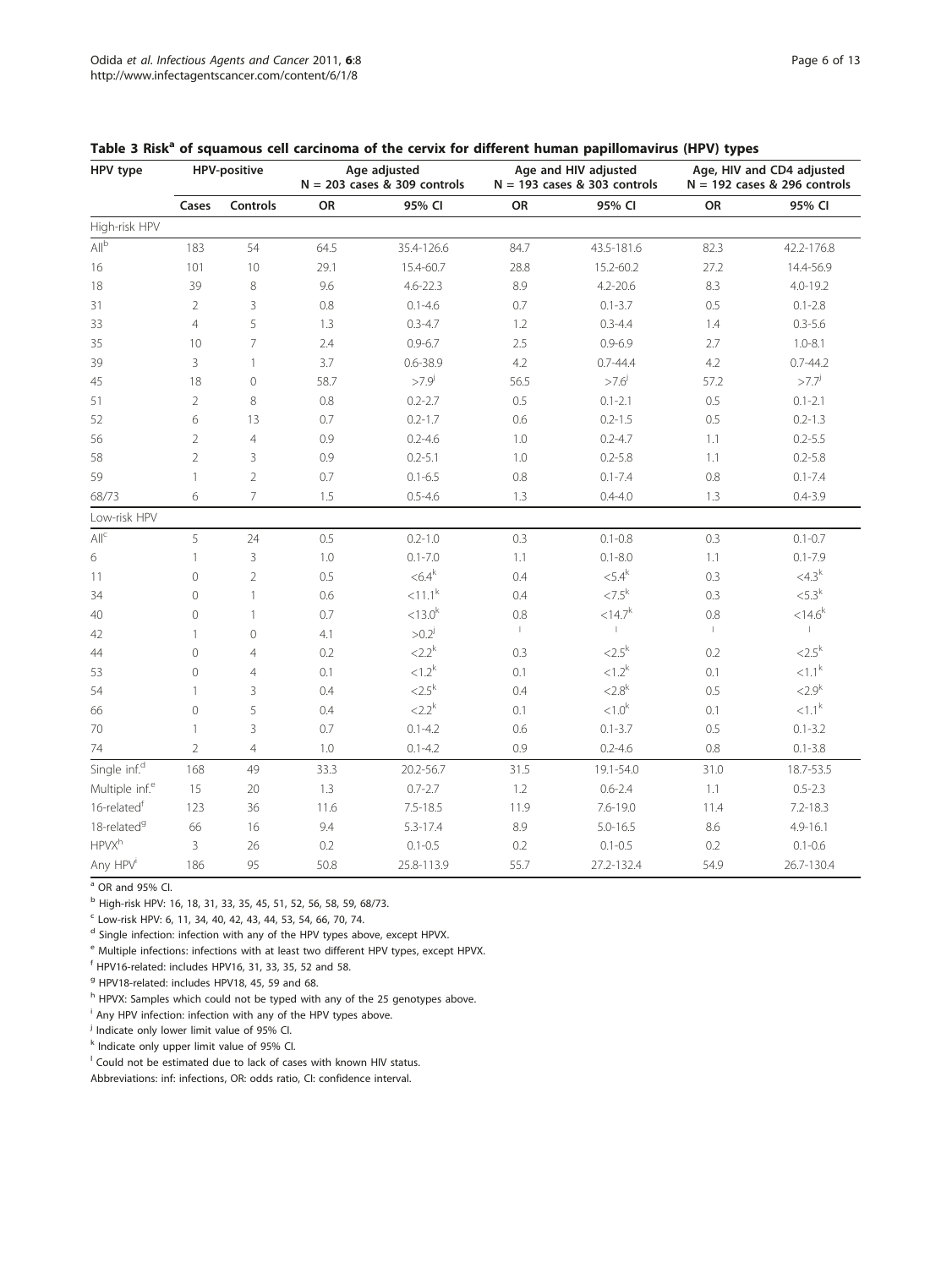|                            | HIV-negative women   |                          |                                |                          |                 |                      |                     | HIV-positive women |                               |                          |                 |                     |
|----------------------------|----------------------|--------------------------|--------------------------------|--------------------------|-----------------|----------------------|---------------------|--------------------|-------------------------------|--------------------------|-----------------|---------------------|
| HPV types                  | Cases<br>$(N = 162)$ |                          | <b>Controls</b><br>$(N = 251)$ |                          |                 |                      | Cases<br>$(N = 42)$ |                    | <b>Controls</b><br>$(N = 52)$ |                          |                 |                     |
|                            |                      | <b>HPV</b>               | <b>HPV</b>                     |                          |                 |                      | <b>HPV</b>          |                    | <b>HPV</b>                    |                          |                 |                     |
|                            | $\ddot{}$            | $\overline{\phantom{a}}$ | $^{+}$                         | $\overline{\phantom{a}}$ | OR <sup>a</sup> | 95% CI               | $+$                 |                    | $\ddot{}$                     | $\overline{\phantom{a}}$ | OR <sup>a</sup> | 95% CI              |
| High-risk <sup>b</sup>     | 142                  | 10                       | 35                             | 216                      | 76.4            | 38.8-165.6           | 41                  |                    | 19                            | 33                       | 132.3           | $>17.0^{j}$         |
| 16                         | 78                   | 74                       |                                | 244                      | 32.8            | 15.6-78.9            | 23                  | 18                 | 3                             | 49                       | 16.5            | $5.3 - 67.6$        |
| 18                         | 27                   | 125                      | 2                              | 249                      | 22.3            | $7.1 - 111.8$        | 12                  | 29                 | 6                             | 46                       | 2.9             | $1.0 - 9.1$         |
| 31                         | $\Omega$             | 152                      | 2                              | 249                      | 0.1             | $< 1.5$ <sup>i</sup> | $\overline{2}$      | 39                 |                               | 51                       | 2.3             | $0.3 - 26.4$        |
| 33                         | $\overline{4}$       | 148                      | 2                              | 249                      | 2.5             | $0.5 - 14.8$         | $\overline{0}$      | 41                 | 3                             | 49                       | 0.2             | < 2.7'              |
| 35                         | 10                   | 142                      | $\overline{4}$                 | 247                      | 4.5             | $1.5 - 16.0$         | $\Omega$            | 41                 | 3                             | 49                       | 0.2             | $< 2.0^\circ$       |
| 45                         | 13                   | 139                      | 0                              | 251                      | 41.8            | >5.4                 | 5                   | 36                 | $\circ$                       | 52                       | 17.1            | 1.8-2287            |
| Low-risk <sup>c</sup>      | 3                    | 149                      | 18                             | 233                      | 0.3             | $0.1 - 0.9$          | $\overline{2}$      | 39                 | 6                             | 46                       | 0.5             | $0.1 - 2.0$         |
| Single inf. <sup>d</sup>   | 132                  | 20                       | 38                             | 213                      | 34.0            | 19.4-62.5            | 36                  | 5                  | 11                            | 41                       | 21.4            | $7.5 - 71.0$        |
| Multiple inf. <sup>e</sup> | 10                   | 142                      | 9                              | 242                      | 2.0             | $0.8 - 5.1$          | 5                   | 36                 | 11                            | 41                       | 0.6             | $0.2 - 1.9$         |
| 16-related <sup>†</sup>    | 98                   | 54                       | 22                             | 229                      | 17.0            | $10.0 - 30.1$        | 25                  | 16                 | 14                            | 38                       | 3.8             | $1.6 - 9.4$         |
| 18-related <sup>9</sup>    | 49                   | 103                      | 9                              | 242                      | 11.9            | 5.9-26.4             | 17                  | 24                 | 7                             | 45                       | 4.5             | $1.7 - 13.1$        |
| Any HPV <sup>h</sup>       | 145                  | 7                        | 66                             | 185                      | 51.3            | 24.8-122.6           | 41                  | 0                  | 29                            | 23                       | 60.0            | $>7.7$ <sup>J</sup> |

<span id="page-6-0"></span>Table 4 Risk of squamous cell carcinoma of the cervix according to different human papillomavirus (HPV) types and HIV serology

<sup>a</sup> All ORs are age-adjusted.

<sup>b</sup> High-risk HPV: 16, 18, 31, 33, 35, 39, 45, 51, 52, 56, 58, 59, 68, 73.

<sup>c</sup> Low-risk HPV: 6, 11, 34, 40, 42, 43, 44, 53, 54, 66, 70, 74.

<sup>d</sup> Single infection: infection with any of the HPV types above.

<sup>e</sup> Multiple infections: infections with at least two different HPV types.

<sup>f</sup> HPV16-related: includes HPV16, 31, 33, 35, 52 and 58.

<sup>9</sup> HPV18-related: includes HPV18, 45, 59 and 68.

h Any HPV infection: infection with any of the HPV types above.

<sup>i</sup> Indicate only upper limit value of 95% CI.

<sup>j</sup> Indicate only lower limit value of 95% CI.

Abbreviations: inf: infections, OR: odds ratio, CI: confidence interval.

risk HPV types, in particular HPV16 (and related types), 18 (and related types) and 45. We found no evidence that adjustment for HIV infection or CD4 decline affect the OR for HPV infections significantly.

As in our present study, several earlier studies found that HPV16 predominated in SCC [[19\]](#page-11-0). Our study showed higher ORs for SCC associated with HPV16 (OR 29.1, 95% CI: 15.4-60.7), which is similar to a study from Taiwan by Chen et al. [[20](#page-11-0)], where HPV16 was associated with an OR of 67. The Taiwanese study found substantial elevated risks for SCC associated with HPV52 (OR 3.04) and HPV58 (OR 5.22), which were not confirmed in our study, while the SCC risk with the other HPV types were low. A study from Mexico also found a high risk of cervical cancer for HPV16 and 18 [[1\]](#page-11-0). The results from Mexico are exceptional in that the OR for HPV18 was higher than that of HPV16. High risks of cervical cancer for HPV18 have also been reported by a number of authors [\[21](#page-11-0)-[23](#page-11-0)]. Low risks for HPV18 have been found in some studies from India [[24,25\]](#page-11-0).

#### Adenocarcinomas and HPV infection

For adenocarcinoma, we found an association between any HPV infection, in particular single infections, infections with high-risk HPV types, and most importantly HPV16 (and related types), 18 (and related types) and 45. Adjustment for HIV infection and decline in CD4 count did not alter the associations meaningfully, suggesting that there is only a small confounding effect of HIV and its associated immune deficiency on the risk of HPV in cervical adenocarcinoma.

HPV18 has been reported as the most frequent HPV type found in adenocarcinoma [[19\]](#page-11-0). In a pooled analysis of case-control studies, the relative risk of HPV18 in cervical adenocarcinoma was high (OR 410.32, 95% CI: 167.44-∞) [[4](#page-11-0)]. These results were much higher than ours for HPV18 (OR 18.5, 95% CI: 6.6-54.4).

These differences in findings across different studies may indicate that regional factors, such as differences in the prevalence of different HPV types, may affect ICC risk [\[26\]](#page-11-0). These differential risks are probably due to the pathogenesis of the two major types of ICC [\[27](#page-11-0)]. Smith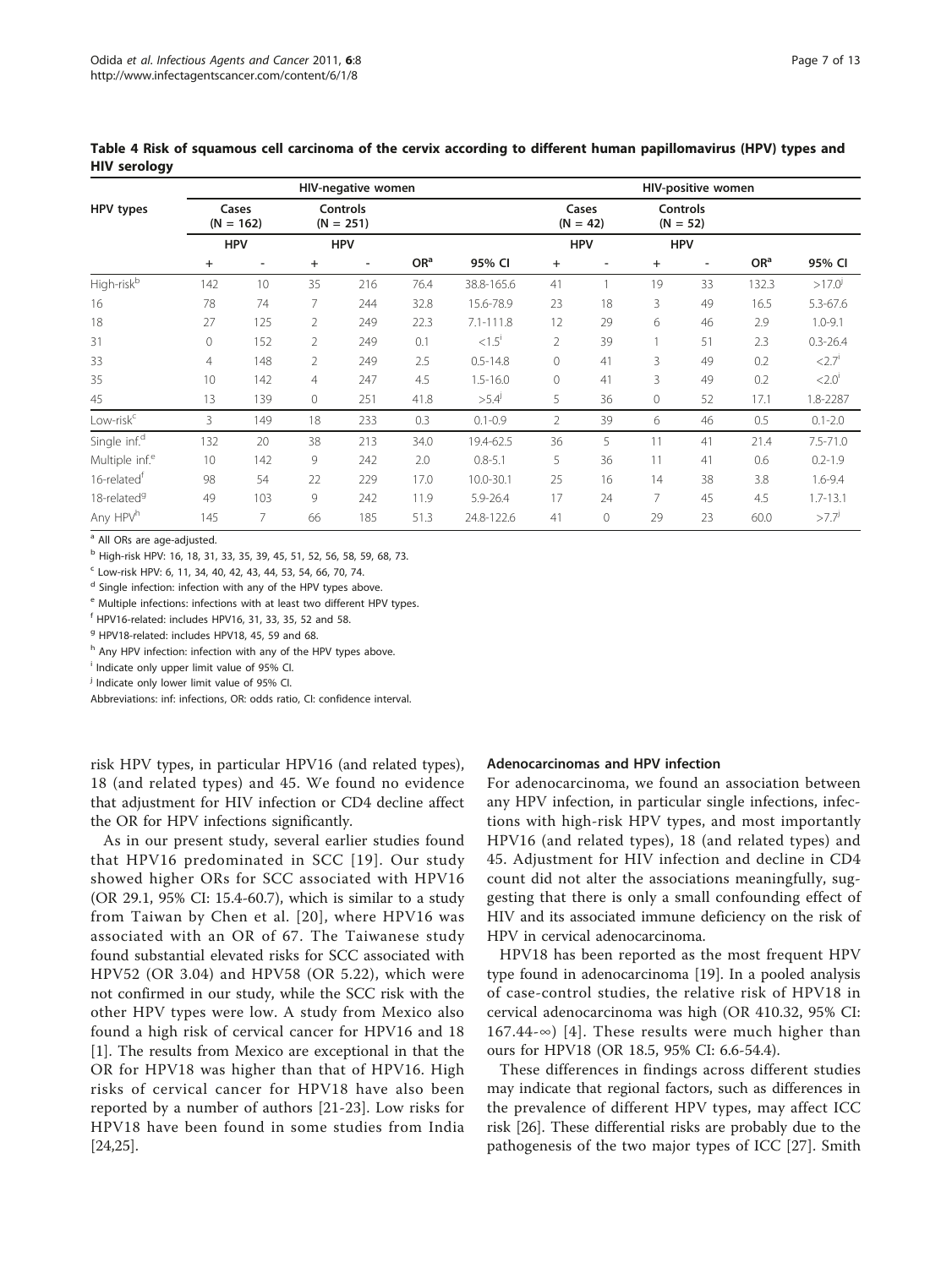<span id="page-7-0"></span>

| Table 5 Risk of adenocarcinoma of the cervix for different human papillomavirus (HPV) types <sup>a</sup> |  |  |  |
|----------------------------------------------------------------------------------------------------------|--|--|--|
|----------------------------------------------------------------------------------------------------------|--|--|--|

| HPV type                    | Number HPV-positive |                |         | Age adjusted          |         | Age and HIV adjusted  | Age, HIV and CD4 adjusted |                       |  |
|-----------------------------|---------------------|----------------|---------|-----------------------|---------|-----------------------|---------------------------|-----------------------|--|
|                             | Cases               | Controls       | OR      | 95% CI                | OR      | 95% CI                | OR                        | 95% CI                |  |
| High-risk HPV               |                     |                |         |                       |         |                       |                           |                       |  |
| $\mathsf{All}^{\mathsf{b}}$ | 26                  | 54             | 27.2    | 10.4-88.9             | 40.5    | 14.1-157.4            | 40.0                      | 13.9-155.6            |  |
| 16                          | $10$                | 10             | 11.6    | $4.3 - 31.8$          | 14.5    | $5.2 - 42.6$          | 13.8                      | 4.9-40.2              |  |
| 18                          | 10                  | 8              | 18.5    | 6.6-54.4              | 26.3    | 8.3-96.5              | 24.0                      | 7.7-86.9              |  |
| 31                          | 1                   | 3              | 2.2     | $0.2 - 16.1$          | 2.6     | $0.2 - 19.6$          | $2.6\,$                   | $0.2 - 19.2$          |  |
| 33                          | $\mathsf{O}\xspace$ | 5              | $1.2\,$ | $< 12.2^{j}$          | 1.4     | $<$ 14.6 <sup>j</sup> | 1.3                       | $<14.1^{j}$           |  |
| 35                          | 0                   | $\overline{7}$ | $0.8\,$ | $-27.1^{j}$           | 0.9     | $<8.3^{j}$            | 0.8                       | ${<}7.9^{j}$          |  |
| 39                          | 0                   | $\mathbf{1}$   | 5.5     | $< 108.6^{j}$         | 4.7     | $< 92.5^{j}$          | 4.7                       | $<$ 92.5 $^j$         |  |
| 45                          | 4                   | $\mathcal O$   | 297.4   | $>26.4^k$             | 248.3   | $>22.1^{k}$           | 247.8                     | $>22.0^{k}$           |  |
| 51                          | $\overline{2}$      | 8              | 3.9     | $0.7 - 16.9$          | 4.1     | $0.7 - 17.6$          | 4.1                       | $0.7 - 17.7$          |  |
| 52                          | $\mathcal O$        | 13             | 0.3     | $< 2.4^{j}$           | 0.4     | $<3.4^{j}$            | $0.3\,$                   | $< 2.9^{\circ}$       |  |
| 56                          | 0                   | $\overline{4}$ | $0.8\,$ | < 11.0                | 1.0     | $< 12.1^j$            | $1.0\,$                   | $< 12.8^{j}$          |  |
| 58                          | 0                   | 3              | 1.3     | $<$ 15.5 <sup>j</sup> | 1.3     | $<$ 14.9 $^{j}$       | 1.3                       | $<$ 14.9 $^{j}$       |  |
| 59                          | $\mathsf{O}\xspace$ | $\overline{2}$ | 0.9     | $< 18.6^{j}$          | $1.1\,$ | $<$ 19.27 $^{j}$      | 1.1                       | $<$ 19.8 $^{j}$       |  |
| 68/73                       | 2                   | $\overline{7}$ | 3.0     | $0.5 - 13.7$          | 3.6     | $0.6 - 16.2$          | 3.4                       | $0.6 - 16.0$          |  |
| Low-risk HPV                |                     |                |         |                       |         |                       |                           |                       |  |
| $\mathsf{All}^\mathsf{C}$   | $\mathbf{1}$        | 24             | 0.6     | $0.1 - 2.4$           | 0.6     | $0.1 - 2.7$           | 0.6                       | $0.1 - 2.6$           |  |
| 6                           | 1                   | 3              | 12.8    | 1.1-96.7              | 10.0    | $0.9 - 76.0$          | 10.0                      | $0.9 - 75.9$          |  |
| 11                          | $\circledcirc$      | $\overline{2}$ | 3.7     | $<$ 55.1 <sup>j</sup> | 4.6     | $<$ 64.5 $^{j}$       | 3.8                       | $<$ 56.5 $^{j}$       |  |
| 34                          | $\mathbf 0$         | $\mathbf{1}$   | 4.3     | $<82.4^{j}$           | 6.4     | $< 161^{j}$           | 4.6                       | $< 126.4^{j}$         |  |
| 40                          | 0                   | $\mathbf{1}$   | 5.3     | $<$ 102.7 $^{j}$      | 4.5     | $< 88.3^{j}$          | 4.5                       | $<88.3^{j}$           |  |
| 44                          |                     | 4              | 5.4     | $0.5 - 35.2$          | 4.8     | $0.4 - 30.3$          | 4.8                       | $0.4 - 30.3$          |  |
| 53                          | $\mathsf{O}\xspace$ | $\overline{4}$ | 0.7     | $< 7.6^{j}$           | 0.8     | ${<}8.7^{j}$          | $0.8\,$                   | $<8.3^{j}$            |  |
| 54                          | 0                   | 3              | 0.6     | $< 7.4^{j}$           | 0.7     | $<8.0^{\rm j}$        | 0.7                       | $< 8.0^{j}$           |  |
| 66                          | $\circ$             | 5              | 0.9     | $< 9.0^{j}$           | 1.2     | < 12.7 <sup>j</sup>   | 1.0                       | $< 11.2^{j}$          |  |
| 70                          | $\circledcirc$      | 3              | 1.3     | $<$ 15.3 $^{j}$       | 1.6     | $<$ 17.7 $^{j}$       | 1.4                       | $< 16.0^{j}$          |  |
| 74                          | 0                   | $\overline{4}$ | $0.8\,$ | ${<}11.1j$            | 0.9     | $< 11.9^{j}$          | 0.9                       | $<$ 11.5 <sup>j</sup> |  |
| Single inf. <sup>d</sup>    | 22                  | 49             | 13.7    | $6.0 - 34.0$          | 15.5    | $6.6 - 40.5$          | 15.3                      | $6.5 - 40.0$          |  |
| Multiple inf. <sup>e</sup>  | $\overline{4}$      | 20             | 2.5     | $0.7 - 7.5$           | 3.3     | $0.9 - 10.5$          | 3.1                       | $0.8 - 9.8$           |  |
| 16-relatedf                 | 11                  | 36             | 3.6     | $1.5 - 8.2$           | 4.9     | $2.0 - 11.6$          | 4.7                       | 1.9-11.2              |  |
| 18-related <sup>9</sup>     | 16                  | 16             | 22.8    | 9.3-58.9              | 26.2    | 10.3-71.8             | 24.5                      | $9.7 - 67.0$          |  |
| <b>HPVXh</b>                | $\mathbf 0$         | 26             | 0.2     | < 1.2 <sup>b</sup>    | 0.2     | ${<}1.3^{\rm b}$      | 0.2                       | $<1.5^{\rm b}$        |  |
| Any HPV <sup>i</sup>        | 26                  | 95             | 12.9    | $5.0 - 41.8$          | 18.7    | $6.6 - 71.6$          | 18.6                      | $6.6 - 71.2$          |  |

a Analysis conducted with 32 cases and 309 controls.

<sup>b</sup> High-risk HPV: 16, 18, 31, 33, 35, 39, 45, 51, 52, 56, 58, 59, 68, 73.

<sup>c</sup> Low-risk HPV: 6, 11, 34, 40, 42, 43, 44, 53, 54, 66, 70, 74.

<sup>d</sup> Single infection: infection with any of the HPV types above, except HPVX.

<sup>e</sup> Multiple infections: infections with at least two different HPV types, except HPVX.

<sup>f</sup> HPV16-related: includes HPV16, 31, 33, 35, 52 and 58.

<sup>g</sup> HPV18-related: includes HPV18, 45, 59 and 68.

h HPVX: Samples which could not be typed with any of the 25 genotypes above.

<sup>i</sup> Any HPV infection: infection with any of the HPV types above.

<sup>j</sup> Indicate only upper limit value of 95% Cl.

<sup>k</sup> Indicate only lower limit value of 95% CI.

Abbreviations: inf: infections, OR: odds ratio, CI: confidence interval.

et al. [[28](#page-11-0)] and Madeleine et al. [[29](#page-11-0)] noted an elevated risk of SCC associated with Trichomonas vaginalis, but no associated increased risk for adenocarcinoma. Another factor which could in theory explain the differences in SCC and adenocarcinoma risk is smoking [\[30](#page-11-0)]; however smoking is not common in Uganda, with a prevalence of only 3% among adult women [\[31](#page-11-0)] and 5.3% among adolescent girls [[32](#page-11-0)]. The relatively low relative risk of ICC due to other high-risk HPV types (besides HPV16, 18 and 45) is supported by the low prevalence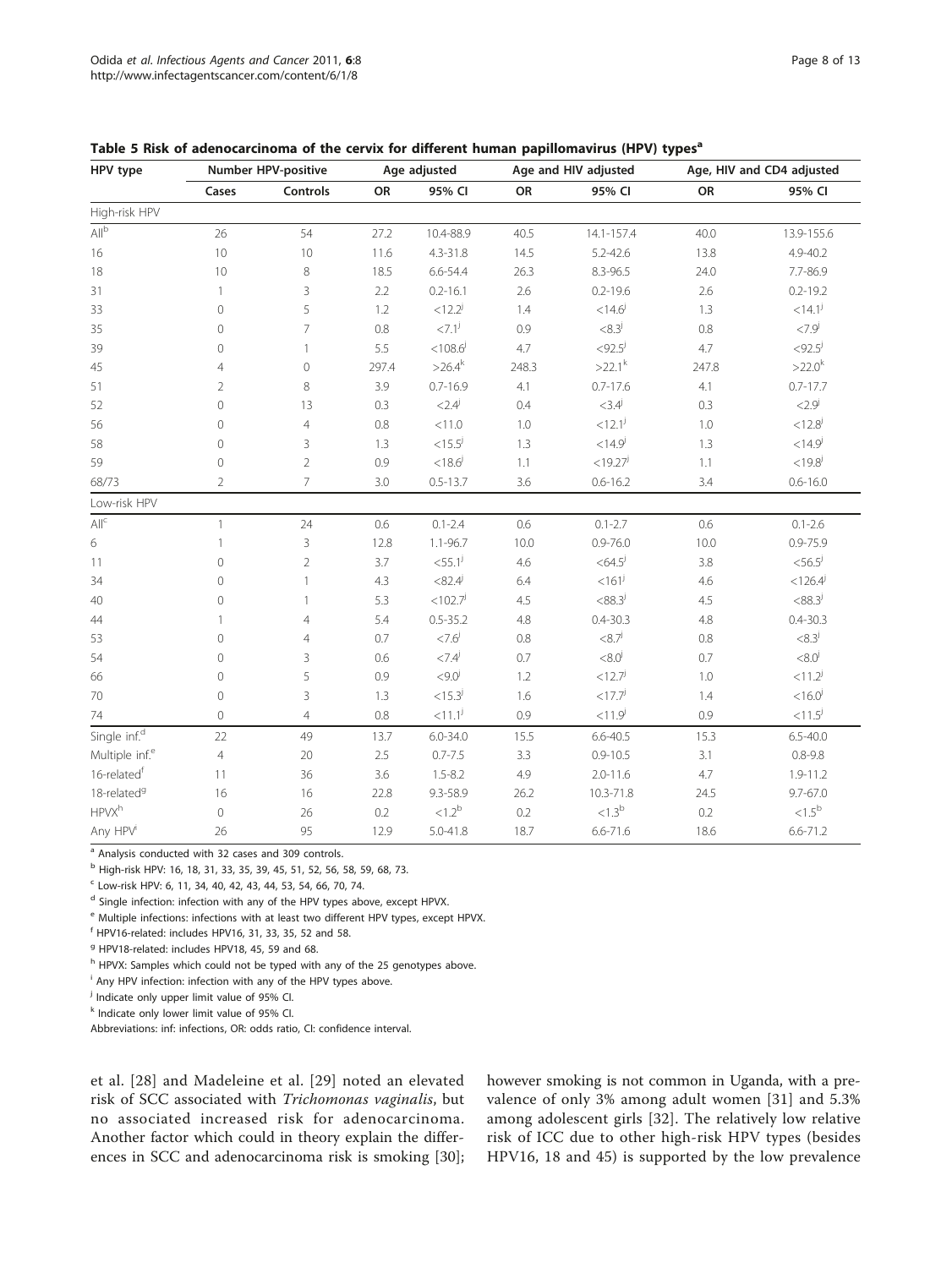|                            | <b>HIV-negative women</b> |                          |                                |                          |                 |                      |                    | HIV-positive women |                        |                          |                 |                       |  |
|----------------------------|---------------------------|--------------------------|--------------------------------|--------------------------|-----------------|----------------------|--------------------|--------------------|------------------------|--------------------------|-----------------|-----------------------|--|
| HPV types                  | Cases<br>$(N = 28)$       |                          | <b>Controls</b><br>$(N = 251)$ |                          |                 |                      | Cases<br>$(N = 4)$ |                    | Controls<br>$(N = 52)$ |                          |                 |                       |  |
|                            |                           | <b>HPV</b>               | <b>HPV</b>                     |                          |                 |                      | <b>HPV</b>         |                    | <b>HPV</b>             |                          |                 |                       |  |
|                            | $+$                       | $\overline{\phantom{a}}$ | $+$                            | $\overline{\phantom{a}}$ | OR <sup>a</sup> | 95% CI               | $+$                | ٠                  | $\ddot{}$              | $\overline{\phantom{a}}$ | OR <sup>a</sup> | 95% CI                |  |
| High-risk <sup>b</sup>     | 24                        | 3                        | 53                             | 216                      | 39.5            | 13.6-153.8           | $\overline{2}$     | $\circ$            | 19                     | 33                       | 8.8             | $0.7 - 1235$          |  |
| 16                         | 8                         | 19                       | 7                              | 244                      | 11.0            | 3.6-34.2             | $\overline{2}$     | $\circ$            | 3                      | 49                       | 108.2           | $>4.0^{\circ}$        |  |
| 18                         | 10                        | 17                       | $\overline{2}$                 | 249                      | 57.9            | 14.8-327.8           | $\circ$            | 2                  | 6                      | 46                       | 1.3             | $<$ 20.8 <sup>j</sup> |  |
| 31                         |                           | 26                       | $\mathcal{P}$                  | 249                      | 2.8             | $0.2 - 24.2$         | $\Omega$           | 2                  |                        | 51                       | 6.0             | $<$ 149.8 $^{j}$      |  |
| 33                         | 0                         | 27                       | $\overline{2}$                 | 249                      | 1.8             | $<$ 23.7 $j$         | $\Omega$           | $\overline{2}$     | 3                      | 49                       | 3.5             | $< 71.4$ <sup>J</sup> |  |
| 45                         | 4                         | 23                       | $\circ$                        | 251                      | 251.3           | $>22.2$ <sup>i</sup> | $\circ$            | 2                  | $\circ$                | 52                       | k               | k                     |  |
| $Low-riskc$                |                           | 26                       | 18                             | 233                      | 0.7             | $0.1 - 3.2$          | $\overline{2}$     | $\circ$            | 6                      | 46                       | 1.4             | $<$ 19.8 $^{j}$       |  |
| Single inf. <sup>d</sup>   | 7                         | 20                       | 38                             | 213                      | 14.5            | $6.0 - 38.2$         | $\overline{2}$     | $\Omega$           | 11                     | 41                       | 15.0            | 1.2-2086              |  |
| Multiple inf. <sup>e</sup> | 4                         | 23                       | 9                              | 242                      | 5.0             | $1.3 - 16.9$         | $\overline{2}$     | $\circ$            | 11                     | 41                       | 0.9             | < 11.0 <sup>j</sup>   |  |
| 16-related <sup>t</sup>    | 9                         | 18                       | 22                             | 229                      | 4.3             | $1.6 - 10.5$         | $\overline{2}$     | $\circ$            | 14                     | 38                       | 12.8            | 1.0-1794              |  |
| 18-related <sup>9</sup>    | 16                        | 11                       | 7                              | 244                      | 42.2            | 15.0-133.8           | $\circ$            | 2                  | 7                      | 45                       | 1.3             | $<17.8$ <sup>J</sup>  |  |
| Any HPV <sup>h</sup>       | 24                        | 3                        | 66                             | 185                      | 18.3            | $6.4 - 70.0$         | $\overline{2}$     | $\circ$            | 29                     | 23                       | 4.0             | $0.3 - 565.6$         |  |

<span id="page-8-0"></span>Table 6 Risk of adenocarcinoma of the cervix according to different human papillomavirus (HPV) types and HIV serology

<sup>a</sup> All ORs are age-adjusted.

<sup>b</sup> High-risk HPV: 16, 18, 31, 33, 35, 39, 45, 51, 52, 56, 58, 59, 68, 73.

<sup>c</sup> Low-risk HPV: 6, 11, 34, 40, 42, 43, 44, 53, 54, 66, 70, 74.

d Single infection: infection with any of the HPV types above.

<sup>e</sup> Multiple infections: infections with at least two different HPV types.

<sup>f</sup> HPV16-related: includes HPV16, 31, 33, 35, 52 and 58.

<sup>9</sup> HPV18-related: includes HPV18, 45, 59 and 68

h Any HPV infection: infection with any of the HPV types above.

<sup>i</sup> Indicate only lower limit value of 95% CI.

<sup>j</sup> Indicate only upper limit value of 95% CI.

k Could not be estimated due to lack of cases with known HIV status.

Abbreviations: inf: infections, OR: odds ratio, CI: confidence interval.

of these HPV types in ICC in several other studies [[3](#page-11-0),[33](#page-11-0)], including a recent study by de Cremoux et al. [[34](#page-12-0)] which found that up to one-third of ICC were not associated with HPV16 or 18. Some of these high-risk HPV types, namely HPV31, 33, 52 and 58, have been found to be more prevalent in high-grade intraepithelial cervical lesions than in SCC [[17](#page-11-0)].

As possible caveats, our study was limited by the number of probes for HPV, which only allowed us to detect 25 HPV genotypes. These are, however, the most important HPV types described in the literature as being associated with cervical lesions including ICC. Moreover, the  ${\rm SPF}_{10}{\text{-}}{\rm LiPA}_{25}$  HPV test used in our study (version 1, produced at Labo Biomedical Products, Rijswijk, the Netherlands) is highly sensitive for the HPV types tested. We tested HPV-negative ICC samples for beta-globin, and excluded from all analyses those women whose samples were beta-globin-negative. Thus, the samples included in our analysis were of sufficient quality to allow HPV detection. However, since cases were in general presenting at advanced stages (3 and 4), it is possible that HPV could no longer be detected in the cervical cells of some patients, which may explain why a small proportion of our cases were HPV-negative. This could have somewhat biased the OR for the associations between HPV and ICC towards unity.

#### HIV and CD4 count

Of particular interest was the lack of clear association between HIV infection and decline in CD4 count on the risk for SCC in our entire study population, and in the subset of women infected with high-risk HPV types. Although there was a non-significant increase in SCC risk associated with HIV infection, it is not probable that this effect was due to immune depression on disease progression, since the OR was not decreased when adjusting for CD4 count.

For adenocarcinomas, there was no evidence of association with HIV infection in the entire study population, regardless of adjustment for different HPV types or groups of types and CD4 count. However, there was an inverse association between HIV infection and adenocarcinoma risk when restricting the analysis to women who were infected with high-risk HPV types. There was no association between CD4 count and adenocarcinoma risk when analysing all women in our study, or when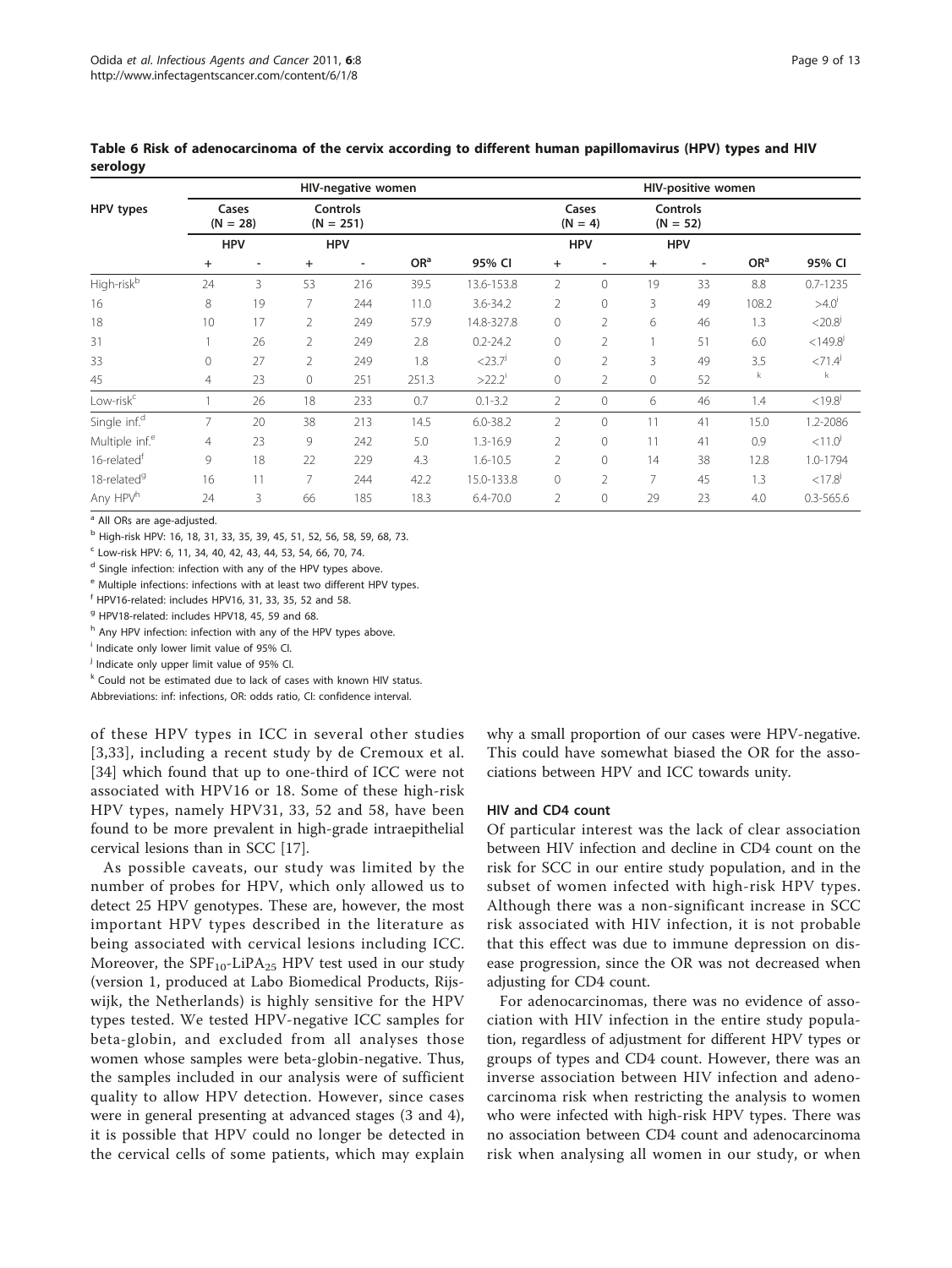<span id="page-9-0"></span>Table 7 Odds ratios (OR) and 95% confidence intervals (CI) for squamous cell carcinoma and adenocarcinoma of the cervix according to HIV infection and adjustment factors: age, CD4 count (decrease of 100 cells), and human papillomavirus (HPV) types

|                                              | Squamous cell carcinoma<br>$N = 246$ cases, 308 controls <sup>a</sup> |             | Adenocarcinoma<br>$N = 39$ cases, 308 controls <sup>b</sup> |                 |  |  |
|----------------------------------------------|-----------------------------------------------------------------------|-------------|-------------------------------------------------------------|-----------------|--|--|
| <b>Adjustment factor</b>                     | OR for HIV-positive vs. HIV-negative                                  | 95% CI      | OR for HIV-positive vs. HIV-negative                        | 95% CI          |  |  |
| Age                                          | 1.5                                                                   | $0.9 - 2.3$ | 1.1                                                         | $0.4 - 2.7$     |  |  |
| Age $+$ CD4                                  | 1.6                                                                   | $1.0 - 2.6$ | 0.8                                                         | $0.1 - 2.6$     |  |  |
| Age + $CD4$ + $HPV16$                        | 1.6                                                                   | $0.9 - 2.9$ | 0.5                                                         | $0.1 - 1.8$     |  |  |
| Age + $CD4$ + HPV16-related <sup>c</sup>     | 1.4                                                                   | $0.7 - 2.4$ | 0.5                                                         | $0.1 - 1.6$     |  |  |
| Age + $CD4$ + $HPV18$                        | 1.4                                                                   | $0.8 - 2.4$ | 0.3                                                         | $< 1.2^{\circ}$ |  |  |
| Age + $CD4$ + HPV18-related <sup>d</sup>     | 1.4                                                                   | $0.8 - 2.4$ | 0.4                                                         | $0.1 - 1.5$     |  |  |
| Age + $CD4$ + High-risk HPV <sup>e</sup>     | 0.6                                                                   | $0.3 - 1.1$ | 0.3                                                         | < 0.9           |  |  |
| Age + $CD4 + Low-risk$ HPV <sup>t</sup>      | 1.9                                                                   | $1.1 - 3.2$ | 0.8                                                         | $0.2 - 2.6$     |  |  |
| Age + $CD4$ + Single HPV inf. <sup>9</sup>   | 1.2                                                                   | $0.6 - 2.4$ | 0.5                                                         | $0.1 - 1.7$     |  |  |
| Age + $CD4$ + Multiple HPV inf. <sup>h</sup> | 1.8                                                                   | $1.1 - 3.0$ | 0.6                                                         | $0.1 - 2.0$     |  |  |
| Age + $CD4 + Any HPV$ inf.                   | 0.8                                                                   | $0.4 - 1.4$ | 0.4                                                         | $0.1 - 1.2$     |  |  |

<sup>a</sup> HIV-positive: 48 cases, 54 controls.

<sup>b</sup> HIV-positive: 5 cases, 54 controls.

 $c$  HPV16-related: includes HPV16, 31, 33, 35, 52 and 58.

<sup>d</sup> HPV18-related: includes HPV18, 45, 59 and 68.

<sup>e</sup> High-risk HPV: 16, 18, 31, 33, 35, 39, 45, 51, 52, 56, 58, 59, 68, 73.

<sup>f</sup> Low-risk HPV: 6, 11, 34, 40, 42, 43, 44, 53, 54, 66, 70, 74.

<sup>9</sup> Single infection: infection with any of the HPV types above.

h Multiple infections: infections with at least two different HPV types.

<sup>i</sup> Any HPV infection: infection with any of the HPV types above.

<sup>j</sup> Indicate only lower limit value of 95% CI.

Abbreviations: inf: infections,.

## Table 8 Age adjusted odds ratio (OR) and 95% confidence interval (CI) for invasive cervical carcinoma according to HIV serology and CD4 count among women who are infected with high-risk human papillomavirus (HPV) types<sup>a</sup>

|                 | Controls       | Squamous cell<br>carcinoma |              |                | Adenocarcinoma |              |                 |
|-----------------|----------------|----------------------------|--------------|----------------|----------------|--------------|-----------------|
|                 |                | Number Number OR           |              | 95%<br>CI      | <b>Number</b>  | <b>OR</b>    | 95%<br>CI       |
| <b>HIV</b>      |                |                            |              |                |                |              |                 |
| Any<br>$(+or-)$ | 54             | 183                        |              |                | 26             |              |                 |
| Negative        | 35             | 142                        | 1.0<br>(ref) |                | 24             | 1.0<br>(ref) |                 |
| Positive        | 19             | 41                         | 0.7          | $0.3 -$<br>1.4 | $\overline{2}$ | 0.2          | $0.04 -$<br>0.8 |
| CD4 count       |                |                            |              |                |                |              |                 |
| Any             | 37             | 135                        |              |                | 21             |              |                 |
| >300            | 33             | 113                        | 1.0<br>(ref) |                | 19             | 1.0<br>(ref) |                 |
| ≤300            | $\overline{4}$ | 22                         | 1.8          | $0.6 -$<br>6.2 | $\mathfrak{D}$ | 1.8          | $0.3 -$<br>10.1 |
| >500            | 26             | 90                         | 1.0<br>(ref) |                | 15             | 1.0<br>(ref) |                 |
| ≤500            | 11             | 45                         | 1.4          | $0.6 -$<br>3.3 | 6              | 0.9          | $0.3 -$<br>3.1  |

<sup>a</sup>High-risk HPV: 16, 18, 31, 33, 35, 39, 45, 51, 52, 56, 58, 59, 68, 73.

NOTE: CD4 count classified according to two different cut-points: 300 and 500 cells.

restricting the analyses to the subset of women infected with high-risk HPV types. These finding must be interpreted with caution, as the number of HIV-positive women in our study, in particular among adenocarcinoma cases, was small, and therefore we cannot rule out the possibility of a chance finding.

The overall HPV prevalence among HIV-positive control women was higher than among HIV-negative control women. This may be explained by common sexual transmission routes, or it may be a reflection of the HIV-associated decrease in immune response, which increases the probability of being infected with HPV, and of clearing the infection less effectively than women who are not infected with HIV. As a consequence, the association between HPV infection and ICC among HIV-positive women was in general weaker than among HIV-negative women.

Several previous studies have shown varying risk of ICC in association with HIV infection [\[12,](#page-11-0)[35-41](#page-12-0)]. Earlier studies suggested that a possible increase in cervical cancer risk among HIV-positive women could be attributed to the increased prevalence of HPV infection, or persistence of HPV infection [\[42,43\]](#page-12-0). In addition, CIN is less likely to regress, and therefore the probability of CIN progressing to ICC is increased in HIV-infected women [[43](#page-12-0)]. This has been attributed to reduced HLA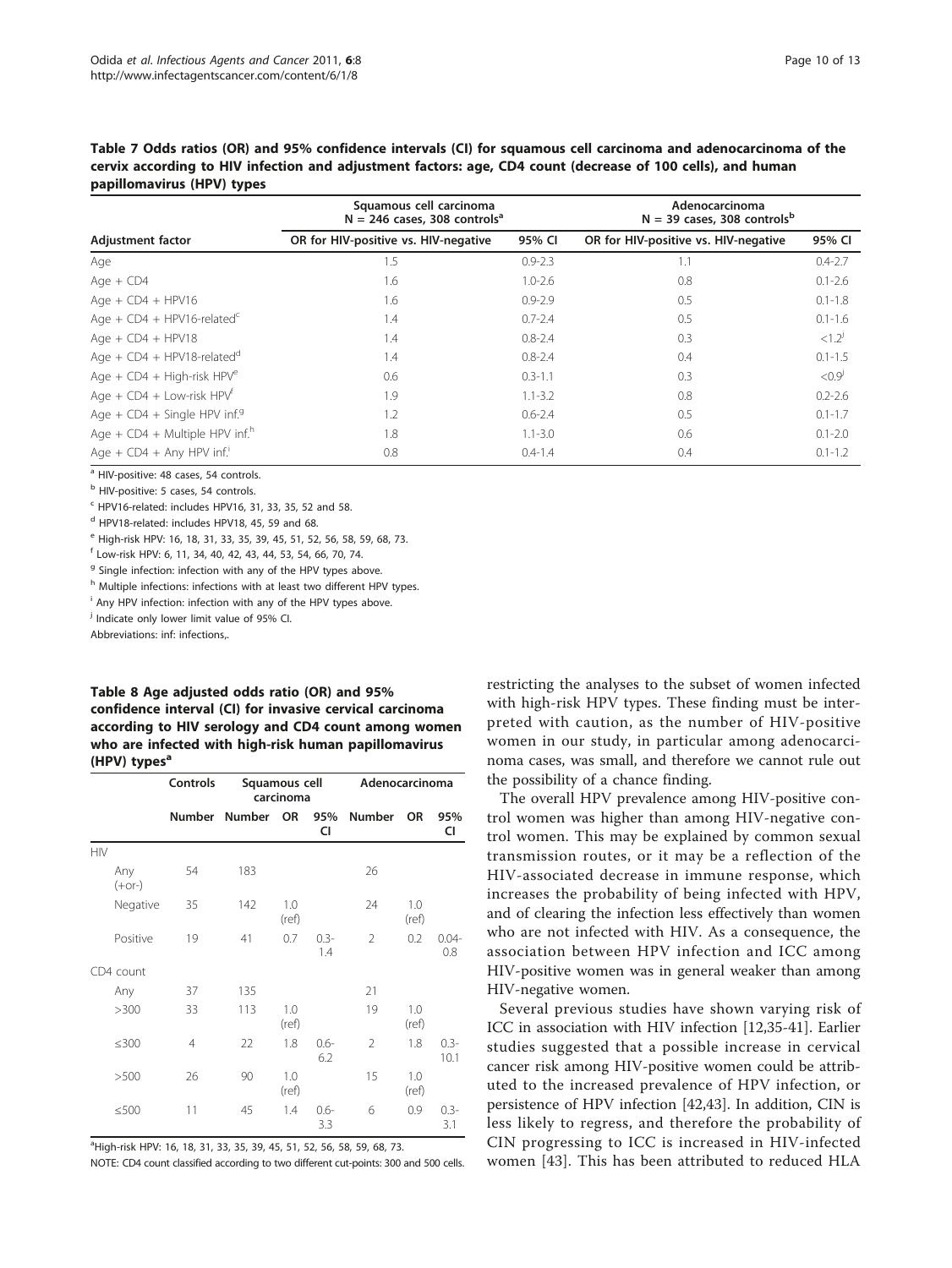class II molecules and the presence of immature Langerhans cells within the cervical tissue in HIV-infected women [\[44\]](#page-12-0). Other studies have suggested that HPV types other than 16 or 18 are more prevalent in HIVpositive women [\[19](#page-11-0)[,45](#page-12-0)], and that the median duration of infections with different individual HPV types lasts longer in HIV-positive women as compared to HIVnegative women, with the exception of HPV16, which seem to be similar [[46,47\]](#page-12-0). This indicates that the probability of progression of cervical pre-invasive lesions to invasive lesions may be increased among HIV-positive women.

In our case-control study design, cases were recruited when ICC was already present, and exposures were measured at the time subjects were recruited into the study. Thus, we do not know if HIV infection, or if decrease in CD4 count, occurred before or after the onset of HPV infection or cervical lesions. It is possible that some HIV infections occurred before the onset of HPV infections and before the development cervical pre-invasive or invasive lesions. HIV infection could also have occurred while women were infected with HPV, thus eventually decreasing their capacity to clear the infection. It is also plausible that HIV infections may have occurred too late in life to have any effect on the occurrence or persistence of HPV infection, as suggested by a study from Nairobi, Kenya [[48](#page-12-0)].

The lack of association between HIV infection, CD4 count and SCC risk in our study could also be explained by the fact that progression of CIN to ICC is multifactorial, and not dependent on immune status only [[49](#page-12-0)], by the existence of slow progressors [[50](#page-12-0),[51](#page-12-0)] or elite controllers [\[52,53\]](#page-12-0) in some women, or by the possibility that HIV and CD4 count have no role in the progression of cervical cancer.

Our study had a number of advantages compared to previous studies. We enrolled all consecutive patients suspected to have ICC, aiming to reduce bias that could occur if any criteria associated with the exposure were used to select ICC cases, for example stage, duration of symptoms, tribe, etc. While other studies have used women with other disease conditions as controls [[11,12](#page-11-0)], we were able to use women who were not hospitalised, had no cervical disease (CIN cases were excluded), and were living in the same geographical areas as ICC cases. Further, they were representative of the population base from where the cases arose. Since the evaluation of family history of cervical cancer was not part of our study hypothesis, the inclusion of blood relatives of the ICC cases as controls did not constitute a problem.

Another strength was that we carried out the study in an area where both HIV prevalence [[14](#page-11-0)] and cervical cancer incidence are high [\[13](#page-11-0)]. This allowed us to adjust for HIV status and decline in CD4 count in our HPV analysis, as well as to perform stratified analyses by HIV status to assess the impact of HIV infection per se and the HPV risk associated with HIV status on ICC.

Our study had a relatively small number of HIV-positive SCC and, in particular, adenocarcinoma. In addition, assessment of immunity was based only on CD4 count, which may reflect HIV infection on the systemic immune system. Although CD4 count has been used before [[54](#page-12-0)], it is difficult to know when immunodeficiency sets in. The statistical power for detecting cancer risk in subgroups of HIV-infected women was limited, in particular for adenocarcinoma.

## Conclusions

In conclusion, the OR for SCC and adenocarcinoma of the cervix in Uganda were increased in women infected with HPV, in particular single HPV infections, infections with HPV16- and 18-related types and infections with high-risk HPV types, specifically with HPV16, 18 and 45. HIV infection and CD4 count were not clearly associated with SCC or adenocarcinoma in our entire study population. Among women infected with high-risk HPV types, there was no association between SCC, HIV and CD4 count, while there was an inverse association between HIV infection - but not CD4 count - and adenocarcinoma.

#### List of abbreviations

AIDS: acquired immune deficiency syndrome; BD FACSCount: automated instrument for monitoring of HIV/AIDS; CD4: cluster of differentiation 4, glycoprotein, in humans encoded by the CD4 gene; CI: confidence intervals; CIN: cervical intraepithelial neoplasia; DDL: DDL Diagnostic Laboratory; DEIA: DNA enzyme immunoassay; DNA: deoxyribonucleic acid; HIV: human immunodeficiency virus; HPV: human papillomavirus; ICC: invasive cervical carcinoma; OR: odds ratio; PCR: polymerase chain reaction; SCC: squamous cell carcinoma. SPF<sub>10</sub>-LiPA<sub>25</sub>: system for HPV genotyping

#### Acknowledgements and Funding

Financial support was provided by the Swedish International Development Cooperation Agency (SIDA). We thank Sarah Nambooze and George Olweny for data entry, Pouran Almstedt for data management, Trudy Perdrix-Thoma for language review and editing of the manuscript, and Margrethe Meo for secretarial assistance.

#### Author details

<sup>1</sup>Department of Medical Epidemiology and Biostatistics, Karolinska Institutet Box 281, 171 77 Stockholm, Sweden. <sup>2</sup>Department of Pathology, Faculty of Medicine, Makerere University, P.O. Box 7072, Kampala, Uganda. <sup>3</sup>Department of Gynecology and Obstetrics, Faculty of Medicine, Makerere University, P.O. Box 7072, Kampala, Uganda. <sup>4</sup> DDL Diagnostic Laboratory, Fonteynenburghlaan 7, 2275 CX Voorburg, the Netherlands. <sup>5</sup>Department of Etiological Research, Cancer Registry of Norway, PB 5313 Majorstuen, 0304

Oslo, Norway. <sup>6</sup>Department of Community Medicine, University of Tromsø N-9037 Tromsø, Norway. <sup>7</sup>Department of Genetic Epidemiology, Folkhälsan Research Center, Biomedicum Helsinki, PB 63, FI-00014 HU, Finland.

#### Authors' contributions

MO, FM and EW were responsible for developing the concept, full proposal development and obtaining ethical approvals. MO carried out the field work and was responsible for data collection. BK and WQ made all laboratory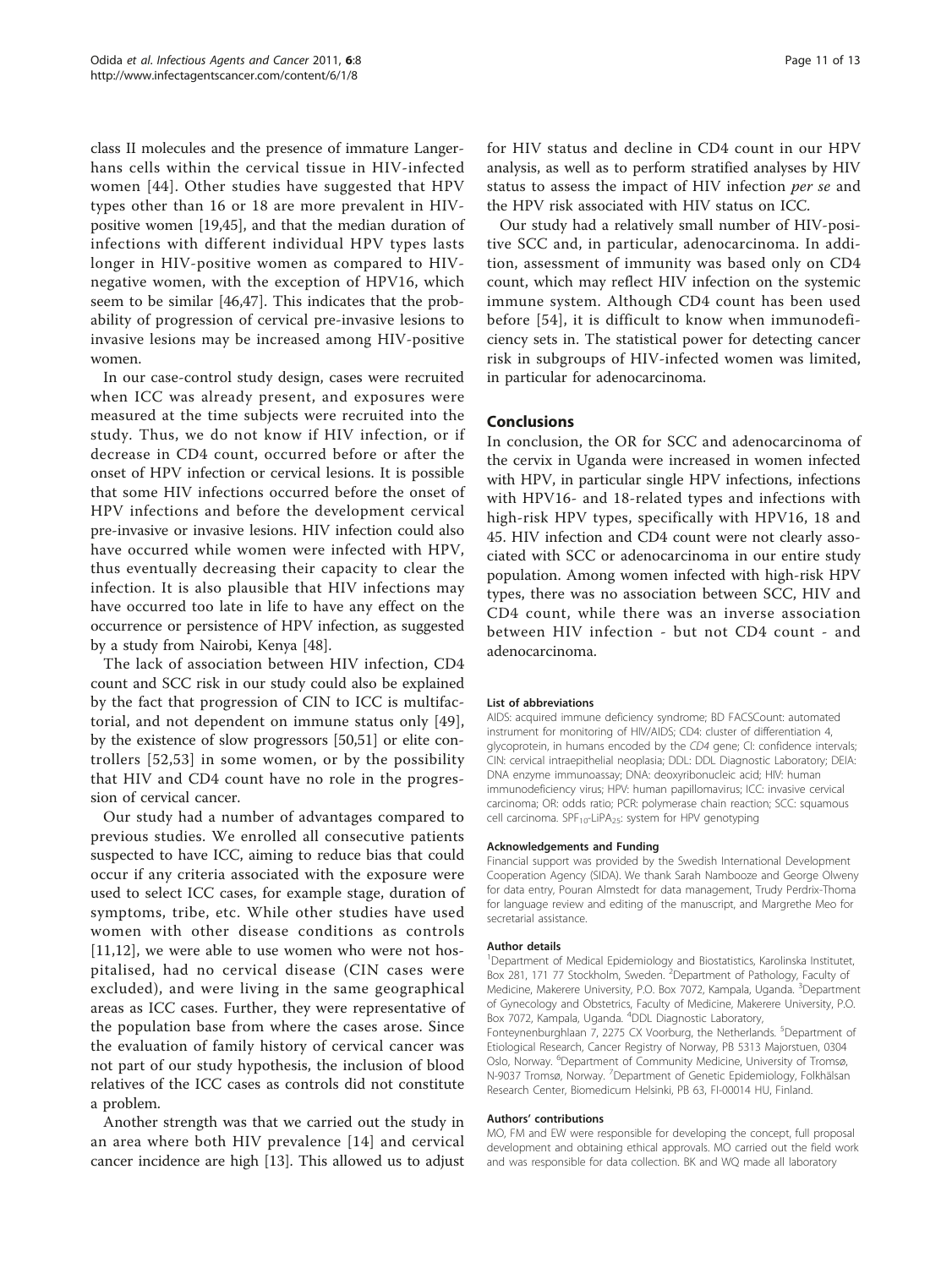<span id="page-11-0"></span>analyses and contributed to the interpretation of laboratory results. SS provided statistical analyses and interpretation of the results. MO and EW wrote the manuscript while all other authors; FM, BK, WK and SS gave their critical comments upon the writing process and revised the final manuscript. All authors approved the version to be published.

#### Competing interests

The authors declare that they have no competing interests.

Received: 30 July 2010 Accepted: 25 June 2011 Published: 25 June 2011

#### References

- 1. Illades-Aguiar B, Cortes-Malagon EM, Antonio-Vejar V, Zamudio-Lopez N, Alarcon-Romero LC, Fernandez-Tilapa G, Hernandez-Sotelo D, Teran-Porcayo MA, Flores-Alfaro E, Leyva-Vazquez MA: [Cervical carcinoma in](http://www.ncbi.nlm.nih.gov/pubmed/19022588?dopt=Abstract) [Southern Mexico: Human papillomavirus and cofactors.](http://www.ncbi.nlm.nih.gov/pubmed/19022588?dopt=Abstract) Cancer Detect Prev 2009, 32:300-307.
- 2. Busnach G, Piselli P, Arbustini E, Baccarani U, Burra P, Carrieri MP, Citterio F, De Juli E, Bellelli S, Pradier C, Rezza G, Serraino D, Immunosuppression and Cancer Study Group: [Immunosuppression and cancer: A comparison of](http://www.ncbi.nlm.nih.gov/pubmed/17175324?dopt=Abstract) [risks in recipients of organ transplants and in HIV-positive individuals.](http://www.ncbi.nlm.nih.gov/pubmed/17175324?dopt=Abstract) Transplant Proc 2006, 38:3533-3535.
- Bosch FX, Manos MM, Munoz N, Sherman M, Jansen AM, Peto J, Schiffman MH, Moreno V, Kurman R, Shah KV: [Prevalence of human](http://www.ncbi.nlm.nih.gov/pubmed/7791229?dopt=Abstract) [papillomavirus in cervical cancer: a worldwide perspective. International](http://www.ncbi.nlm.nih.gov/pubmed/7791229?dopt=Abstract) [biological study on cervical cancer \(IBSCC\) Study Group.](http://www.ncbi.nlm.nih.gov/pubmed/7791229?dopt=Abstract) J Natl Cancer Inst 1995, 87:796-802.
- Castellsague X, Diaz M, de Sanjosé S, Muñoz N, Herrero R, Franceschi S. Peeling RW, Ashley R, Smith JS, Snijders PJ, Meijer CJ, Bosch FX, International Agency for Research on Cancer Multicenter Cervical Cancer Study Group: [Worldwide human papillomavirus etiology of cervical](http://www.ncbi.nlm.nih.gov/pubmed/16507827?dopt=Abstract) [adenocarcinoma and its cofactors: implications for screening and](http://www.ncbi.nlm.nih.gov/pubmed/16507827?dopt=Abstract) [prevention.](http://www.ncbi.nlm.nih.gov/pubmed/16507827?dopt=Abstract) J Natl Cancer Inst 2006, 98:303-315.
- 5. Franceschi S, Dal Maso L, Arniani S, Lo RA, Barchielli A, Milandri C, Simonato L, Vercelli M, Zanetti R, Rezza G: [Linkage of AIDS and cancer](http://www.ncbi.nlm.nih.gov/pubmed/9506526?dopt=Abstract) [registries in Italy.](http://www.ncbi.nlm.nih.gov/pubmed/9506526?dopt=Abstract) Int J Cancer 1998, 75:831-834.
- Frisch M, Biggar RJ, Goedert JJ: [Human papillomavirus-associated cancers](http://www.ncbi.nlm.nih.gov/pubmed/10995805?dopt=Abstract) [in patients with human immunodeficiency virus infection and acquired](http://www.ncbi.nlm.nih.gov/pubmed/10995805?dopt=Abstract) [immunodeficiency syndrome.](http://www.ncbi.nlm.nih.gov/pubmed/10995805?dopt=Abstract) J Natl Cancer Inst 2000, 92:1500-1510.
- 7. Schmauz R, Okong P, de Villiers EM, Dennin R, Brade L, Lwanga SK, Owor R: [Multiple infections in cases of cervical cancer from a high-incidence](http://www.ncbi.nlm.nih.gov/pubmed/2714885?dopt=Abstract) [area in tropical Africa.](http://www.ncbi.nlm.nih.gov/pubmed/2714885?dopt=Abstract) Int J Cancer 1989, 43:805-809.
- ter Meulen J, Eberhardt HC, Luande J, Mgaya HN, Chang-Claude J, Mtiro H, Mhina M, Kashaija P, Ockert S, Yu X, Meinhardt G, Gissmannl L, Pawlita M: [Human papillomavirus \(HPV\) infection, HIV infection and cervical cancer](http://www.ncbi.nlm.nih.gov/pubmed/1318265?dopt=Abstract) [in Tanzania, east Africa.](http://www.ncbi.nlm.nih.gov/pubmed/1318265?dopt=Abstract) Int J Cancer 1992, 51:515-521.
- 9. Dal Maso L, Serraino D, Franceschi S: [Epidemiology of AIDS-related](http://www.ncbi.nlm.nih.gov/pubmed/11423251?dopt=Abstract) [tumours in developed and developing countries.](http://www.ncbi.nlm.nih.gov/pubmed/11423251?dopt=Abstract) Eur J Cancer 2001, 37:1188-1201.
- 10. Franceschi S, Dal Maso L, Pezzotti P, Polesel J, Braga C, Piselli P, Serraino D, Tagliabue G, Federico M, Ferretti S, De Lisi V, La Rosa F, Conti E, Budroni M, Vicario G, Piffer S, Pannelli F, Giacomin A, Bellù F, Tumino R, Fusco M, Rezza G, Cancer and AIDS Registry Linkage Study: [Incidence of AIDS](http://www.ncbi.nlm.nih.gov/pubmed/14501799?dopt=Abstract)[defining cancers after AIDS diagnosis among people with AIDS in Italy,](http://www.ncbi.nlm.nih.gov/pubmed/14501799?dopt=Abstract) [1986-1998.](http://www.ncbi.nlm.nih.gov/pubmed/14501799?dopt=Abstract) J Acquir Immune Defic Syndr 2003, 34:84-90.
- 11. Sekirime WK, Gray R: [HIV infection among Uganda women with cervical](http://www.ncbi.nlm.nih.gov/pubmed/17191009?dopt=Abstract) [cancer: a retrospective study.](http://www.ncbi.nlm.nih.gov/pubmed/17191009?dopt=Abstract) Gynecol Obstet Invest 2007, 63:222-228.
- 12. Kahesa C, Mwaiselage J, Wabinga HR, Ngoma T, Kalyango JN, Karamagi CA: [Association between invasive cancer of the cervix and HIV-1 infection in](http://www.ncbi.nlm.nih.gov/pubmed/18664298?dopt=Abstract) [Tanzania: the need for dual screening.](http://www.ncbi.nlm.nih.gov/pubmed/18664298?dopt=Abstract) BMC Public Health 2008, 8:262.
- 13. Parkin DM, Nambooze S, Wabwire-Mangen F, Wabinga HR: [Changing](http://www.ncbi.nlm.nih.gov/pubmed/19688826?dopt=Abstract) [cancer incidence in Kampala, Uganda, 1991-2006.](http://www.ncbi.nlm.nih.gov/pubmed/19688826?dopt=Abstract) Int J Cancer 2010, 126:1187-1195.
- 14. Baryarama F, Bunnell RE, Montana L, Hladik W, Opio A, Musinguzi J, Kirungi W, Waswa-Bright L, Mermin JH: [HIV prevalence in voluntary](http://www.ncbi.nlm.nih.gov/pubmed/18769350?dopt=Abstract) [counseling and testing centers compared with national HIV serosurvey](http://www.ncbi.nlm.nih.gov/pubmed/18769350?dopt=Abstract) [data in Uganda.](http://www.ncbi.nlm.nih.gov/pubmed/18769350?dopt=Abstract) J Acquir Immune Defic Syndr 2008, 49:183-189.
- 15. Downing RG, Otten RA, Marum E, Biryahwaho B, Alwano-Edyegu MG, Sempala SD, Fridlund CA, Dondero TJ, Campbell C, Rayfield MA: [Optimizing](http://www.ncbi.nlm.nih.gov/pubmed/9704945?dopt=Abstract) [the delivery of HIV counseling and testing services: the Uganda](http://www.ncbi.nlm.nih.gov/pubmed/9704945?dopt=Abstract)

[experience using rapid HIV antibody test algorithms.](http://www.ncbi.nlm.nih.gov/pubmed/9704945?dopt=Abstract) J Acquir Immune Defic Syndr Hum Retrovirol 1998, 18:384-388.

- 16. Firth D: Bias reduction of maximum likelihood estimates. Biometrika 1993. 80:27-38.
- 17. Clifford GM, Smith JS, Aguado T, Franceschi S: [Comparison of HPV type](http://www.ncbi.nlm.nih.gov/pubmed/12838308?dopt=Abstract) [distribution in high-grade cervical lesions and cervical cancer: a meta](http://www.ncbi.nlm.nih.gov/pubmed/12838308?dopt=Abstract)[analysis.](http://www.ncbi.nlm.nih.gov/pubmed/12838308?dopt=Abstract) Br J Cancer 2003, 89:101-105.
- 18. Smith JS, Lindsay L, Hoots B, Keys J, Franceschi S, Winer R, Clifford GM: [Human papillomavirus type distribution in invasive cervical cancer and](http://www.ncbi.nlm.nih.gov/pubmed/17405118?dopt=Abstract) [high-grade cervical lesions: a meta-analysis update.](http://www.ncbi.nlm.nih.gov/pubmed/17405118?dopt=Abstract) Int J Cancer 2007, 121:621-632.
- 19. Clifford GM, Goncalves MA, Franceschi S: [Human papillomavirus types](http://www.ncbi.nlm.nih.gov/pubmed/17117020?dopt=Abstract) [among women infected with HIV: a meta-analysis.](http://www.ncbi.nlm.nih.gov/pubmed/17117020?dopt=Abstract) AIDS 2006, 20:2337-2344.
- 20. Chen CA, Liu CY, Chou HH, Chou CY, Ho CM, Twu NF, Kan YY, Chuang MH, Chu TY, Hsieh CY: [The distribution and differential risks of human](http://www.ncbi.nlm.nih.gov/pubmed/17009975?dopt=Abstract) [papillomavirus genotypes in cervical preinvasive lesions: A Taiwan](http://www.ncbi.nlm.nih.gov/pubmed/17009975?dopt=Abstract) [Cooperative Oncologic Group Study.](http://www.ncbi.nlm.nih.gov/pubmed/17009975?dopt=Abstract) Int J Gynecol Cancer 2006, 16:1801-1808.
- 21. Chaouki N, Bosch FX, Muñoz N, Meijer CJ, El Gueddari B, El Ghazi A, Deacon J, Castellsague X, Walboomers JM: [The viral origin of cervical](http://www.ncbi.nlm.nih.gov/pubmed/9466654?dopt=Abstract) [cancer in Rabat, Morocco.](http://www.ncbi.nlm.nih.gov/pubmed/9466654?dopt=Abstract) Int J Cancer 1998, 75:546-554.
- 22. Ferrera A, Velema JP, Figueroa M, Bulnes R, Toro LA, Claros JM, De Barahona O, Melchers WJ: [Human papillomavirus infection, cervical](http://www.ncbi.nlm.nih.gov/pubmed/10446444?dopt=Abstract) [dysplasia and invasive cervical cancer in Honduras: a case-control study.](http://www.ncbi.nlm.nih.gov/pubmed/10446444?dopt=Abstract) Int J Cancer 1999, 82:799-803.
- 23. Thomas DB, Qin Q, Kuypers J, Kiviat N, Ashley RL, Koetsawang A, Ray RM, Koetsawang S: [Human papillomaviruses and cervical cancer in Bangkok.](http://www.ncbi.nlm.nih.gov/pubmed/11296144?dopt=Abstract) [II. Risk factors for in situ and invasive squamous cell cervical carcinomas.](http://www.ncbi.nlm.nih.gov/pubmed/11296144?dopt=Abstract) Am J Epidemiol 2001, 153:732-739.
- 24. Franceschi S, Rajkumar T, Vaccarella S, Gajalakshmi V, Sharmila A, Snijders PJ, Muñoz N, Meijer CJ, Herrero R: [Human papillomavirus and risk factors for](http://www.ncbi.nlm.nih.gov/pubmed/12925967?dopt=Abstract) [cervical cancer in Chennai, India: a case-control study.](http://www.ncbi.nlm.nih.gov/pubmed/12925967?dopt=Abstract) Int J Cancer 2003, 107:127-133.
- 25. Sowjanya AP, Jain M, Poli UR, Padma S, Das M, Shah KV, Rao BN, Devi RR, Gravitt PE, Ramakrishna G: [Prevalence and distribution of high-risk human](http://www.ncbi.nlm.nih.gov/pubmed/16371167?dopt=Abstract) [papilloma virus \(HPV\) types in invasive squamous cell carcinoma of the](http://www.ncbi.nlm.nih.gov/pubmed/16371167?dopt=Abstract) [cervix and in normal women in Andhra Pradesh, India.](http://www.ncbi.nlm.nih.gov/pubmed/16371167?dopt=Abstract) BMC Infect Dis 2005, 5:116.
- 26. Bulk S, Berkhof J, Bulkmans NW, Zielinski GD, Rozendaal L, van Kemenade FJ, Snijders PJ, Meijer CJ: [Preferential risk of HPV16 for](http://www.ncbi.nlm.nih.gov/pubmed/16404371?dopt=Abstract) [squamous cell carcinoma and of HPV18 for adenocarcinoma of the](http://www.ncbi.nlm.nih.gov/pubmed/16404371?dopt=Abstract) [cervix compared to women with normal cytology in The Netherlands.](http://www.ncbi.nlm.nih.gov/pubmed/16404371?dopt=Abstract) Br J Cancer 2006, 94:171-175.
- 27. Reimers LL, Anderson WF, Rosenberg PS, Henson DE, Castle PE: [Etiologic](http://www.ncbi.nlm.nih.gov/pubmed/19258470?dopt=Abstract) [heterogeneity for cervical carcinoma by histopathologic type, using](http://www.ncbi.nlm.nih.gov/pubmed/19258470?dopt=Abstract) [comparative age-period-cohort models.](http://www.ncbi.nlm.nih.gov/pubmed/19258470?dopt=Abstract) Cancer Epidemiol Biomarkers Prev 2009, 18:792-800.
- Smith JS, Bosetti C, Muñoz N, Herrero R, Bosch FX, Eluf-Neto J, Meijer CJ, Van Den Brule AJ, Franceschi S, Peeling RW: [Chlamydia trachomatis and](http://www.ncbi.nlm.nih.gov/pubmed/15221973?dopt=Abstract) [invasive cervical cancer: a pooled analysis of the IARC multicentric case](http://www.ncbi.nlm.nih.gov/pubmed/15221973?dopt=Abstract)[control study.](http://www.ncbi.nlm.nih.gov/pubmed/15221973?dopt=Abstract) Int J Cancer 2004, 111:431-439.
- 29. Madeleine MM, Anttila T, Schwartz SM, Saikku P, Leinonen M, Carter JJ, Wurscher M, Johnson LG, Galloway DA, Daling JR: [Risk of cervical cancer](http://www.ncbi.nlm.nih.gov/pubmed/17096345?dopt=Abstract) [associated with Chlamydia trachomatis antibodies by histology, HPV](http://www.ncbi.nlm.nih.gov/pubmed/17096345?dopt=Abstract) [type and HPV cofactors.](http://www.ncbi.nlm.nih.gov/pubmed/17096345?dopt=Abstract) Int J Cancer 2007, 120:650-655.
- 30. Kapeu AS, Luostarinen T, Jellum E, Dillner J, Hakama M, Koskela P, Lenner P, Love A, Mahlamaki E, Thoresen S, Tryggvadóttir L, Wadell G, Youngman L, Lehtinen M: [Is smoking an independent risk factor for invasive cervical](http://www.ncbi.nlm.nih.gov/pubmed/19074773?dopt=Abstract) [cancer? A nested case-control study within Nordic biobanks.](http://www.ncbi.nlm.nih.gov/pubmed/19074773?dopt=Abstract) Am J Epidemiol 2009, 169:480-488.
- 31. Uganda Bureau of Statistics (UBOS), ORC Macro: Uganda Demographic and Health Survay 2000-2001. Cleverton, Maryland, USA, UBOS and ORC Macro; 2001.
- 32. Mpabulungi L, Muula AS: [Tobacco use among high shool students in](http://www.ncbi.nlm.nih.gov/pubmed/14968459?dopt=Abstract) [Kampala, Uganda: questionnaire study.](http://www.ncbi.nlm.nih.gov/pubmed/14968459?dopt=Abstract) Croat Med J 2004, 45:80-83.
- 33. Pretet JL, Jacquard AC, Carcopino X, Charlot JF, Bouhour D, Kantelip B, Soubeyrand B, Leocmach Y, Mougin C, Riethmuller D: [Human](http://www.ncbi.nlm.nih.gov/pubmed/17893882?dopt=Abstract) [papillomavirus \(HPV\) genotype distribution in invasive cervical cancers](http://www.ncbi.nlm.nih.gov/pubmed/17893882?dopt=Abstract) [in France: EDITH study.](http://www.ncbi.nlm.nih.gov/pubmed/17893882?dopt=Abstract) Int J Cancer 2008, 122:428-432.